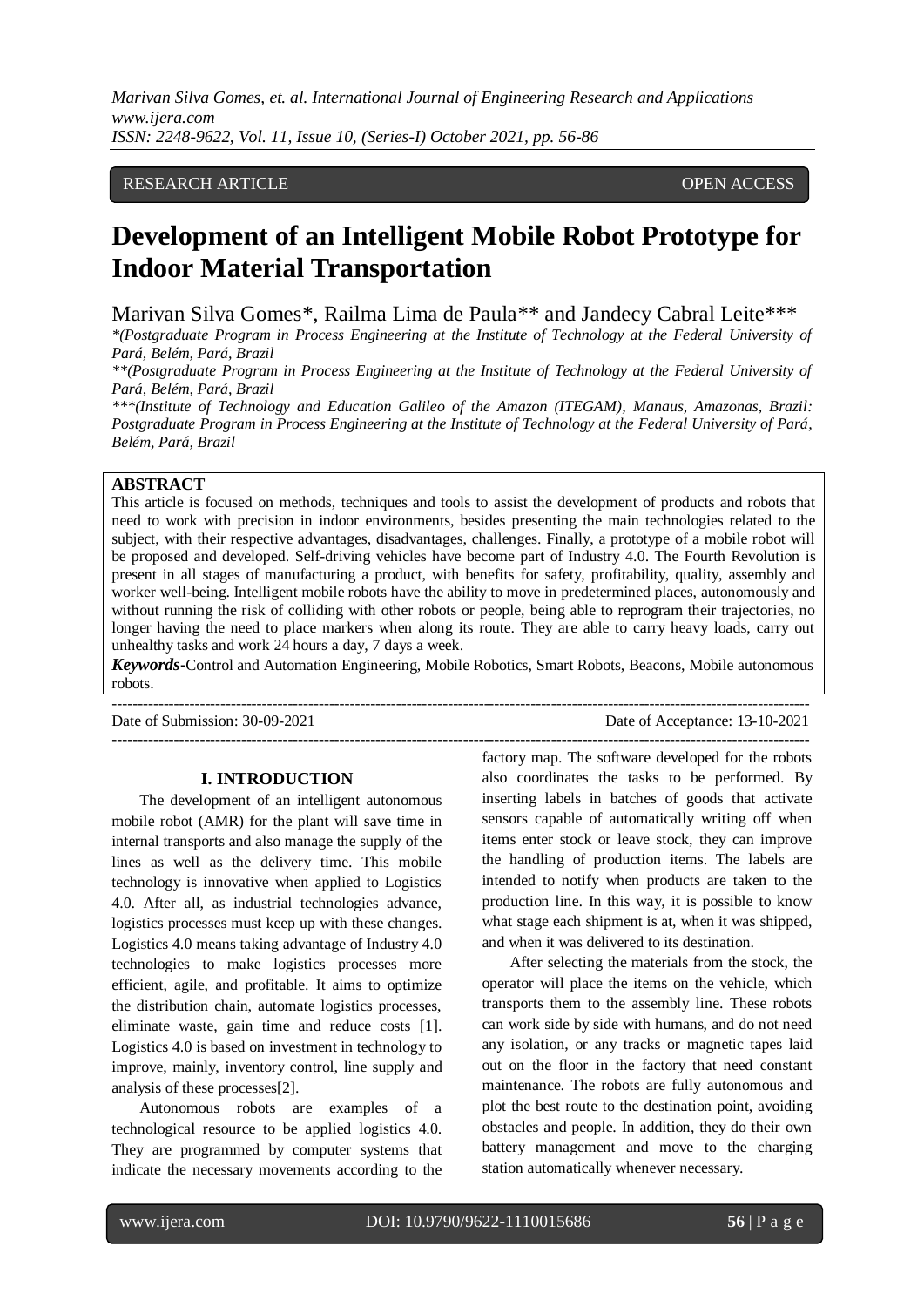Industry 4.0 is being responsible for transforming the entire production chain, the use of robots has brought several benefits. Robots are recommended for performing standardized tasks that depend on a limited number of variables, and are suitable for performing the fulfillment of massive demands [3].

The use of robots in industries brings as a result the reduction of failures and the processing time of production activities, generating cost savings. Robotics innovations have quick installation and great flexibility to change functions or adjust the amount of operators [4].

Robots can be used in unhealthy and hazardous activities, which allows employees to coordinate tasks from a safe location without taking health risks. In addition, by performing the mechanical and repetitive tasks, they allow employees to focus human service on more complicated issues that require more insight, performing more complex activities than those that now make up the majority of their demands [5].

Collaborative type robots, known as COBOTS, are designed and developed to work collaboratively with people and take care of heavy and/or repetitive activities, while people engage in motor and detailed activities that require attention and insight. In addition to this, they can be programmed for complex and dangerous activities, creating a true hybrid team concept [6].

The use of robots within industry brings great advantages in increasing production, product quality, and economic return. Thus, it is important that companies prepare to make their transition to Industry 4.0 in order to remain competitive against the market [7].

Robotics comes to facilitate the execution of mechanical and dangerous tasks, which means that there will be a need to empower employees with the development of more refined skills, allowing it to be able to perform more complex activities. It is important to note that the proposal of Industry 4.0 is not to replace human labor, but rather to make it more efficient and effective [8].

Industry 4.0 also called the Fourth Industrial Revolution, encompasses a broad system of advanced technologies such as artificial intelligence, robotics, internet of things and cloud computing that are changing the ways of production and business models in Brazil and worldwide [9].

Industry 4.0 has also been baptized as the 4th Industrial Revolution, this phenomenon is changing, on a large scale, automation and data exchange, as well as production stages and business models, through the use of machines and computers. Innovation, efficiency and customization are the keywords to define the concept of Industry 4.0 [10].

Industry 4.0 has a significant impact on industry productivity, as it increases the efficiency of resource use and in the development of large-scale products, in addition to providing the integration of Brazil in global value chains [11].

In addition, it will imply transformations in business management, mainly in two aspects: The first is related to the strategy to implement technologies, such as cooperation between information technology (IT) and production areas.

Industry 4.0 is a concept that represents industrial automation and the integration of different technologies such as: Artificial Intelligence, Cloud Computing, Big data, Cyber security, Internet of things, Advanced Robotics, Digital manufacturing, Additive manufacturing, Systems integration and simulation systems with the goal of promoting the digitalization of industrial activities improving processes and increasing productivity [12].

The incorporation of Advanced Robotics, Machine-Machine Connection Systems, the Internet of Things, and the Sensors and Actuators used in this equipment enables machines to "talk" throughout industrial operations. This can enable the generation of information and the connection of the various stages of the value chain, from new product development, design, production, to after-sales [13].

The development of Industry 4.0 in Brazil involves challenges that range from investments in equipment with new technologies, to the adaptation of layouts, adaptation of processes and the forms of relationship between companies along the production chain, creation of new specialties, and development of human resources, among others [14].

Self-guided vehicles have become part of Industry 4.0. The Fourth Revolution is present in all stages of manufacturing a product, with benefits for safety, profitability, quality verification, assembly, and worker well-being. And AGVs are key pieces in this process [15]. From the English term, Automatic Guided Vehicle, AGVs are mobile robots with the ability to move in predetermined places,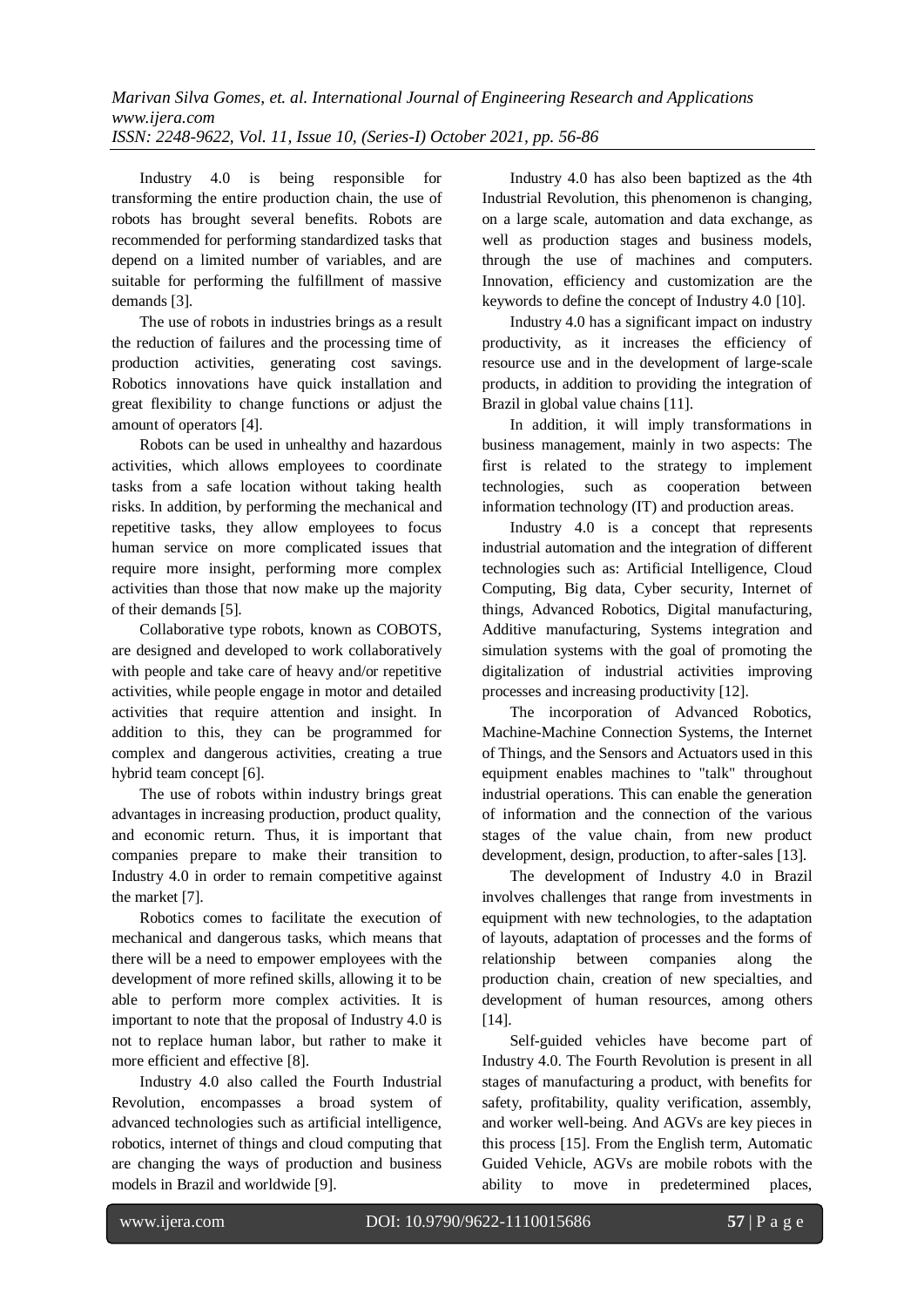autonomously and without running the risk of colliding with other elements around them. Easily programmable, they perform the transport of heavy loads, unhealthy tasks and are capable of working 24/7 [16].

Industry 4.0, is a term designated to explain the application of new technologies in key industrial processes. Increasingly, advanced tools, software and equipment are being incorporated into companies, transforming production methods and management in manufacturing [17]. A large share that self-guided vehicles in Industry 4.0. They represent an ideal first step towards automation, also serving to complement other automated systems in logistics and production. By integrating AGVs into industry, a company has the opportunity to adjust its production processes to a completely new structure. In this way, these processes can be adapted to customer requirements or to a new market situation. Among the main benefits that this technology offers, we can highlight: increase in productivity and cost reduction, decrease in the number of failures, increase in customization capacity, greater competitiveness, safety for the employee and for the goods [18].

The factory of the future is already a reality, so the older technologies have begun to be replaced by newer ones, which include more sophisticated resources, similar to the technology used in navigation applications that calculate their own route, and are able to generate more agility and better use of human resources in more strategic tasks. All this, besides reducing costs, generates better results [19].

The AGV, or Autonomous Guided Vehicle, is an older technology that is guided by tracks, guides, or magnetic tapes, and therefore requires a controlled environment to function [20].

AVGs were pretty much the only option for automating the transportation of materials within industries. However, with technological advances and the increasingly latent need to adapt to Industry 4.0, these models have evolved until they arrived to more intelligent ones [21].

The AMR or Autonomous Mobile Robots type robots, which are fully autonomous robots, as they navigate from sensors and scanners present in their components. They are easily programmable and do not need a special ambient structure to function [22].

AMRs, are endowed with software-based intelligence with maps that are preloaded, camera images and sensor data, which make it capable of even choosing the best route for the transportation that should be performed [23].

One of the differentiators of the AMR is that it is an IoT device. It is possible to extract data from it for information and is able to do monitoring regardless of where it is at all times. The AGV does not have this kind of technology [24].

The IoT (Internet of Things) is the virtual connection between objects in the analog world with the internet, making them smarter. With this technology, AMR robots become much easier to program and consequently more flexible.

Constant technological innovations and the need to adapt to change in an agile way is one of the characteristics of Industry 4.0. In this context, AMR's ability to adapt to new routines and configurations makes advances and improvements even more dynamic, helping the industry to innovate more and more.

In other words, if there is a need for changes in the factory infrastructure or production processes to apply continuous product improvements, the flexibility of AMR makes it possible to modify their "routes" instantly, following the movement of the factory.

AMR robots have a few more differentiators besides ease of operation and flexibility. The technology applied to them makes it possible, for example, that in the case of the appearance of an obstacle or employee in front of the equipment, it deviates from the blockage and continues its route without threatening its own safety and that of the people around it.

Another AMR differential is the maneuvering space, which can be smaller than the space required when the AGV is being used. This is due to the fact that it is able to rotate 360° on its axis, eliminating the need for maneuvering [25]. Once the information on how to pick up and load the cargo to be transported is programmed, based on the information collected through cameras and sensors through software, it is possible to control a fleet of AMR robots making them prioritize the most appropriate tasks according to the location and availability of each one [26].

The AMR robots are more flexible and safer, and offer a simpler implementation, because they do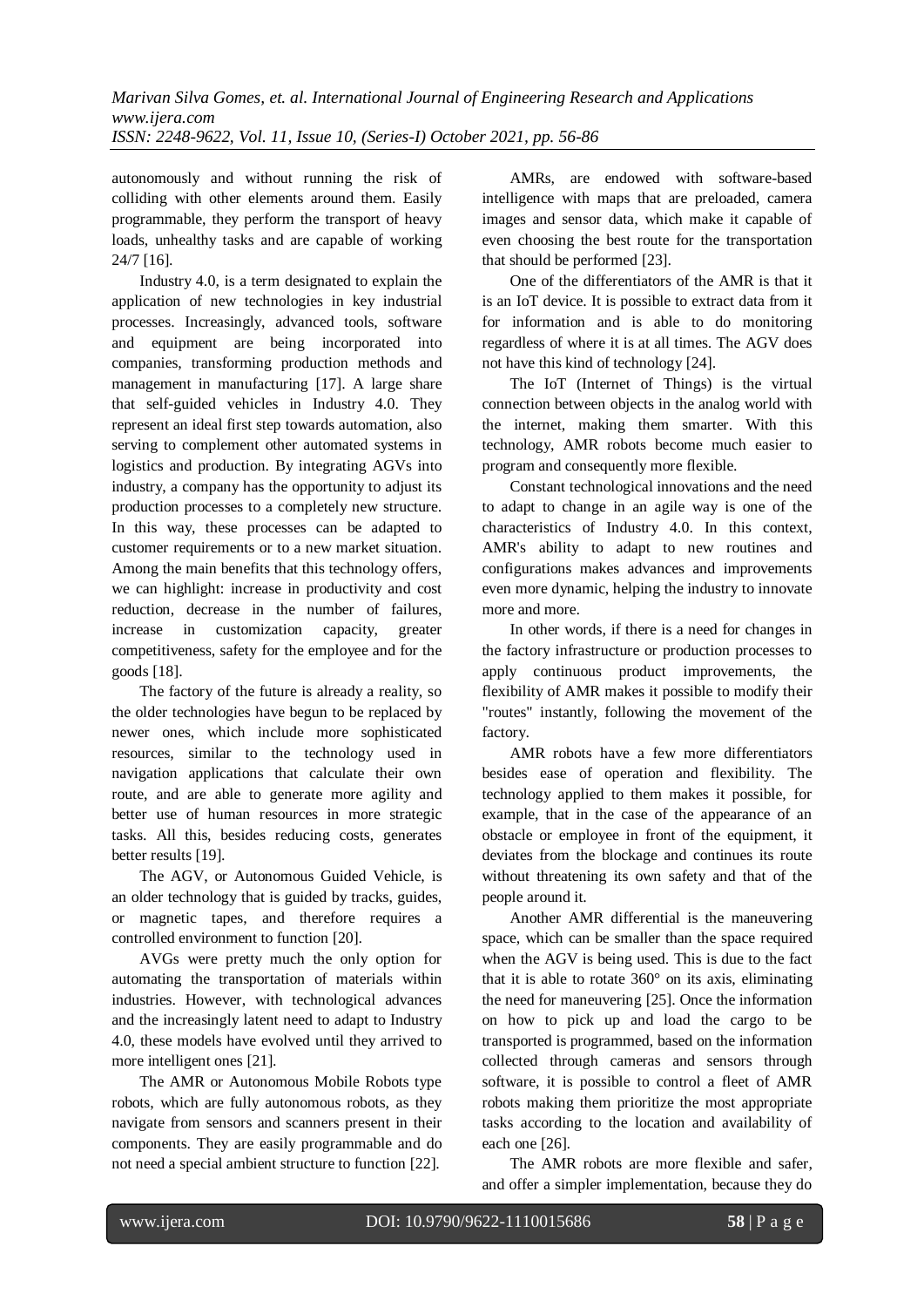not require preparation of the environment, the solution becomes even less expensive, although more advanced. With its low implementation cost and fast process optimization, AMR technology brings more efficiency practically immediately and with an ROI (Return on Investment) in much less time, usually in less than 6 months.

Combined with its adaptability and safety, the applications of AMR equipment become almost limitless, and are able to meet the needs of any type of industry. Not to mention the possibility of better utilization of your company's human capital and consequent increase in productivity.

One of the main problems encountered in the development of self-guided autonomous robots is their navigation, methods related to navigation have been proposed over the years. Location is an essential indoor information for robot navigation systems. In autonomous navigation, the robot must maintain knowledge of its position and orientation over time [27]. The precise knowledge of the location in relation to the environment is fundamental for the robot to calculate its trajectory to perform a given task [28]. An imprecise or uncertain location can cause situations in which the robot does not perform its tasks efficiently, which can make it idle [29].

The set of information needed to determine the location of robotic platforms comes from successive observations of sensors embedded in the robot itself.

One of the most common ways to obtain the location of the robot is to use triangulation. This mechanism, however, presents an increasing inaccuracy over time and a high sensitivity to the type of sidewalk. Thus, it is common to associate other sensors to collect data on the position and orientation of the robot, such as video cameras, lasers, Global Positioning Satellite System (GNSS), ultrasonic sensors, and inertial sensors. The combined use of several sensors for localization makes it difficult to deal with the different uncertainties and inaccuracies of each sensor, to eliminate the perturbations occasionally caused by the sensors, and to determine the most appropriate observation and movement model [28]. The challenge of locating people or objects is practically divided in the insertion scenario, being them: location systems in external environments (outdoor), and location systems in indoor environments [30]. Indoor localization has unique variables and new

challenges when compared to outdoor ones, resulting largely in function of the Global Positioning System (GPS) not working satisfactorily indoors [31]. This work seeks to develop a method for navigation of AMR robots in indoor environments.

## **II. LITERATURE REVIEW**

There are several activities that can make use of applications that determine the location indoors. This is the case in hospitals, where it is common to have urgent or emergency cases, which demand to know where the doctors are. Another example is the case of companies, industrial parks, cargo warehouses, etc., where it is desired to know where a certain employee is. There are also cases of targeted marketing and advertisements, where one can generate a notification, in a smart phone for example, if the user is passing close to a store or product in a shopping mall. This dissertation is focused on the methods, techniques and tools to help the development of products and robots that need to work with location precision in internal environments, besides presenting the main technologies related to the theme, with their respective advantages, disadvantages, challenges, and finally the prototype of a mobile robot will be proposed and developed, using one of these techniques.

# **2.1 Localization techniques**

Location systems can be organized into categories according to different techniques, which are used to estimate the location of mobile devices. A localization system generically consists of 3 different entities, fixed sensors, mobile modules, and a network management element or sensors when they exist. The mobile modules are monitored by fixed units that are usually placed in higher positions (sometimes on the ceiling). Their location is made from the monitoring information, by the network itself or by a microcontrolled or microprocessor system [32].

# **2.2 Direct identification**

This localization technique is related to the detection of objects through their proximity to reference devices (mobile device facing a given sensor). Examples of this localization technique are infrared-based systems, in which an emitter is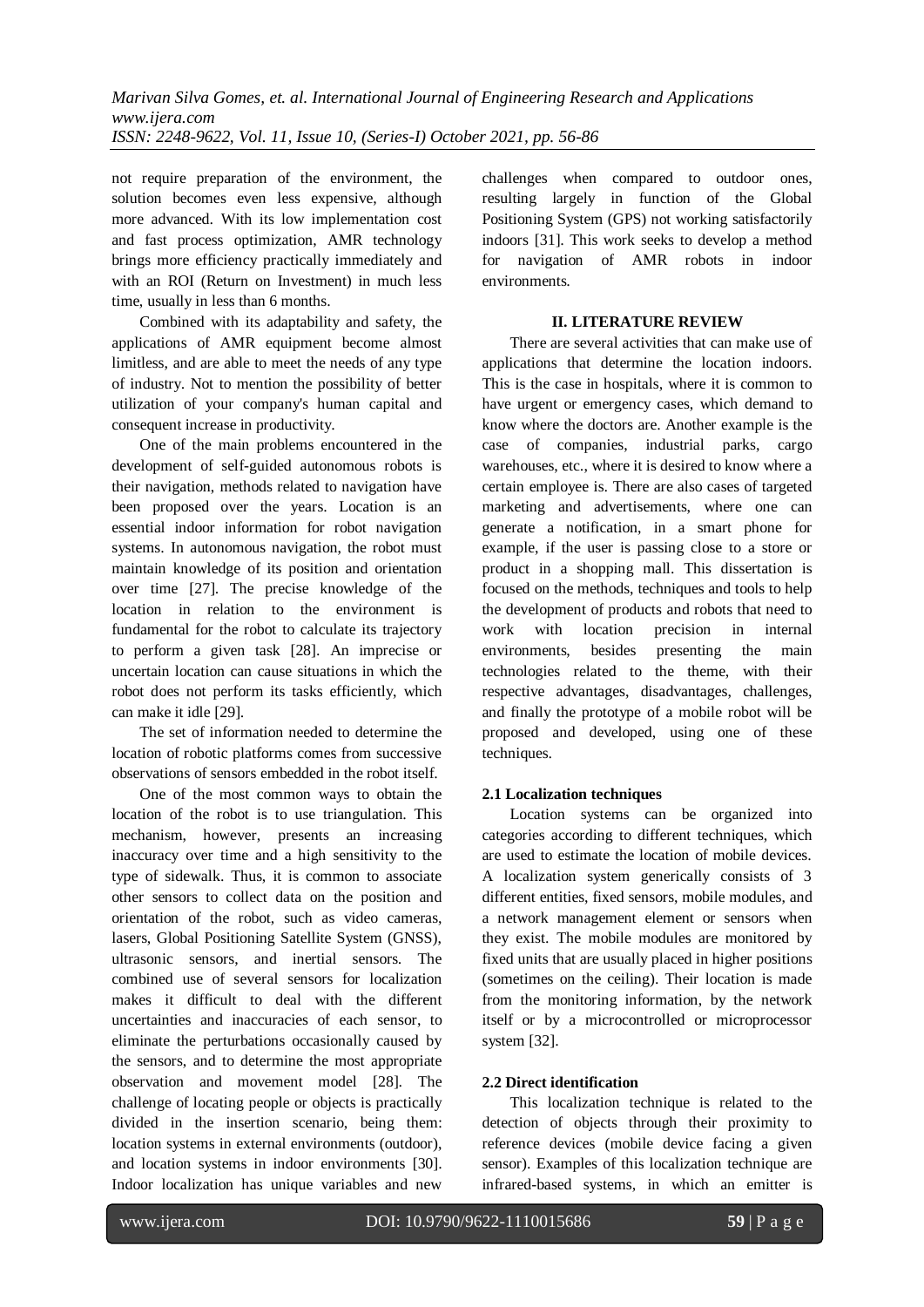identified near a given sensor. Another example is the case of systems based on RFID (radio-frequency identification) present, for example, in cards that allow to identify a person, through its passage in a sensor [33].

# **2.3 Time acquisition**

The concept of device localization by time acquisition consists of measuring the propagation time of the signal between the sender and several receivers. Through this same measurement, and knowing the speed of propagation of this signal in advance, it is possible to estimate the distance from the locatable device to various reference points. There are several techniques based on this concept, such as: Time-of-Arrival (ToA), Times-Difference of Arrival (TDoA) and Time-of-Flight (ToF) [34].

Time-of Arrival (ToA): As the name implies, this technique is based on measuring the time of arrival of a signal between the transmitter and the receiver. The transmission time is determined from the value of the transmission instant and the ToA (time of arrival) marked by the receiver. This technique requires network synchronization, since a deviation of 1μs in the time measurement could impose errors of hundreds of meters [35].

Times-Difference of Arrival (TDoA): This technique is based on acquiring the transmission time, rather than calculating it from two instants. For this purpose, these systems usually use two different technologies with different propagation speeds. The technology with the higher propagation speed is used to signal the beginning of the time count, while the reception of the second signal terminates the time count, giving rise to the TDoA. From the propagation speed of the second signal, a distancetime relationship is achieved [36].

Time-of-Flight (ToF): This technique has great ease of implementation. It is a technique for measuring the communication time between two points. In this method, the sender starts time counting at the instant it transmits a signal, ending this counting at the instant it receives the response. After compensating for the processing time (tP) of the receiver and dividing the corrected time between the two directions of communication, the sender determines the transmission time (tT), which will be used to calculate distances and determine the relative positions of the sender and receiver [37].

## **2.4 Outdoor positioning system**

The main outdoor positioning systems are GPS (North American Global Positioning System) and GLONASS (Russian Global Navigation Satellite System). Both make use of satellites that provide time information and atmospheric data [38].

## **2.5 What a GPS does**

GPS (Global Positioning System) is a device that originated in the United States Department of Defense. Its function is to identify the location of a device called a GPS receiver. [39].

The receiver devices, in turn, have the function of sending a signal to the satellites. Thus, making some calculations, which you can see below, the GPS receiver can determine what your position is and, with the help of some city maps, indicate which paths you can take to reach the desired location [40].

The principle of operation of these positioning systems is in measuring the time it takes for the signal emitted by each satellite to find the receiving antenna [41].

The speed of signal propagation in vacuum is approximately 300000km/s, if the time required for the signal to reach the receiving antenna is known one can obtain the distance between the satellite and the receiver [42].

For GPS to work properly, it is necessary to use three components, called: spatial, control and user. The spatial one is composed of twenty-seven satellites that are in orbit. Twenty-four of them are active and three are the "reserves", which come into operation if there is a failure with one of the main satellites [43].

The arrangement of these satellites in orbit ensures that there are always at least four of them available anywhere on the planet. Thus, whenever you and a person living in Japan are using GPS, they will certainly be able to use the device without a problem [44].

The second component, control, is nothing more than satellite control stations. In all there are five stations spread around the globe. Their main function is to update the current position of the satellites and synchronize the atomic clock present in each of the satellites [45].

The last but not least component is the GPS receiver, and this is the only one of the three that we, the users, must purchase in order to use this wonder of technology. A GPS receiver is nothing more than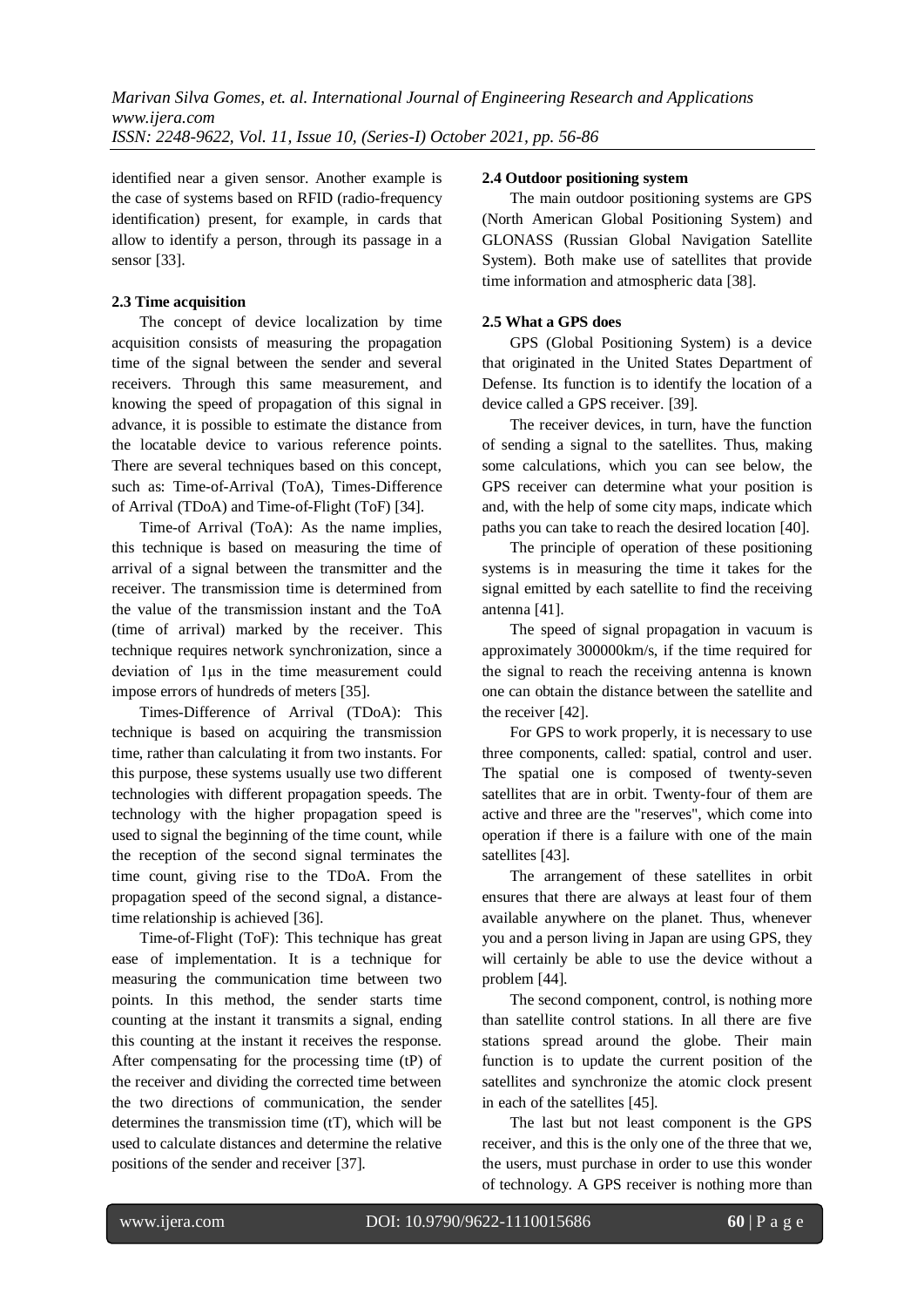a device that displays your position, time, and other features that vary from device to device [46].

An outdoor positioning system with an accuracy of 1 meter must have a time measurement with an accuracy of 3 to 4 nanoseconds [47].

Thus, it is necessary for satellites to have extremely accurate clocks. The signal propagation time is very small, on the order of 0.06 seconds if the satellite is on top of the receiver [48].

The accuracy of the satellite clock is obtained from atomic clocks, which use a resonant frequency pattern as a counter. This clock is based on a property of the atom, where the pattern is the frequency of oscillation of its energy. Every 9,192,631,770 oscillations of the cesium-133 atom the clock understands that one second has passed.

So that the clocks of the receivers do not affect the accuracy of the location, these are constantly updated with the atomic time transmitted by the satellites. Knowing the distance between the receiver and a satellite, it is only possible to state that the location is any point on an imaginary sphere with radius equal to that distance. If we know, however, the distance of the receiver from a second satellite, we know that the receiver's location is any point on the imaginary circle that results from the intersection of the two spheres, now bounded 4 in only two dimensions. With the distance value relative to a third satellite you get the intersection of yet another sphere, which results in only 2 possible locations. One of these points can be eliminated because it will be in space, leaving only 1 point that will indicate the position of the receiver [49].

## **2.6 Indoor positioning system**

Due to the inefficiency of outdoor positioning systems inside buildings, specific positioning systems have been developed for indoor environments. The main technologies employed for indoors will be detailed below, being divided between those that do not use radio and wireless technologies [50].

# **2.7 Non-radio technologies 2.7.1 Magnetic Positioning**

The Magnetic Positioning System is an indoor location method that does not use radio waves, but is virtually based on the variation in the Earth's magnetic field that can be monitored by a magnetometer, present in most of today's devices. Normally, the Earth's magnetic field is used only to obtain direction, but researchers have developed a system that monitors variations in the magnetic field introduced by concrete walls and other man-made obstacles, which together with the good sensitivity of the magnetometers used in current devices allows to determine the position inside indoor environments with an accuracy of up to 10 centimeters, working very well as a kind of GPS for indoor environments [51].

## **2.7.2 Inertial Systems**

It can be used to measure the steps of an individual through a sensor that can be crossreferenced with maps to obtain the position of the mobile. Inertial navigation systems are usually equipped with at least two types of sensors: accelerometers and gyroscopes, The MPU-6050 sensor has in a single integrated circuit an accelerometer and a gyroscope, all 6 degrees of freedom, Figure 1. The accelerometers measure the acceleration force. The gyroscopes give the orientation of a given object [52].



Figure 1 - Accelerometer and 3-axis Gyroscope MPU - 6050. Source: [53].

Devices commonly used for wireless networking include laptop computers, desktop computers, cell phones, and others. Wireless networks work similarly to wired networks, however, wireless networks must convert information signals into a form suitable for transmission over the airborne medium [54].

Wireless networks serve many purposes. In some cases, they are used to replace the cable network or when the infrastructure does not allow for their installation, while in other cases they are used to provide access to corporate data from remote locations. Wireless infrastructure can be built at a very low cost compared to wired networking [55].

Wireless networks provide people with cheaper access to information. The time and effort saved by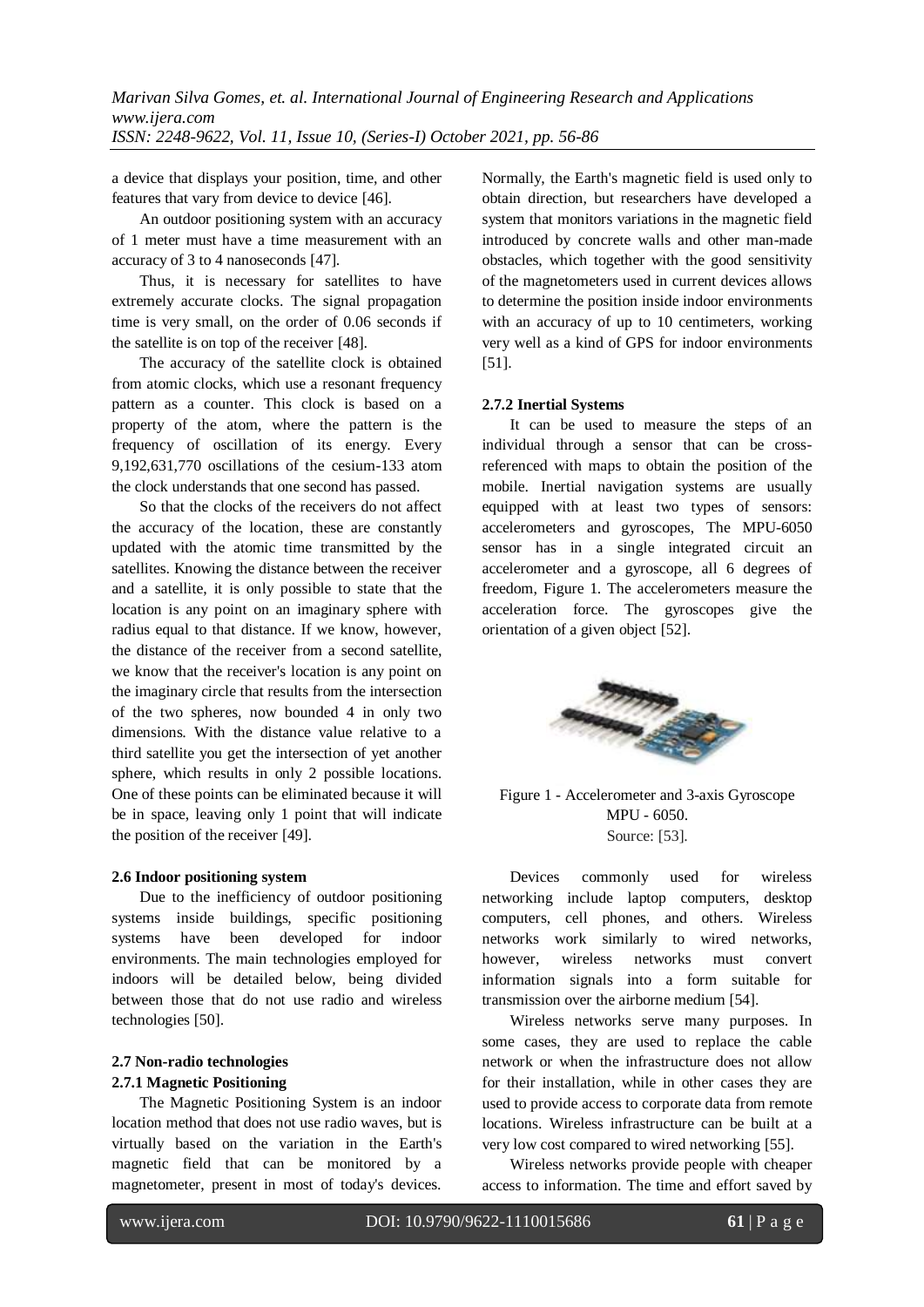having access to the global network of information translates into wealth on a local scale, as more work can be done in less time and with less effort. Wireless networks allow remote devices to connect without difficulty, regardless of whether those devices are a few meters or several kilometers away. This has made the use of this technology very popular, spreading rapidly [56]. There are many technologies that differ in the transmission frequency used, speed and range of their transmissions. On the other hand, there are some issues related to the regulation of emissions within the electromagnetic spectrum. Electromagnetic waves are transmitted through various devices, but eventually these devices are subject to interference during transmission / reception. For this reason, all

countries need regulations that define the frequency ranges and permitted transmission power for each technology. Wireless sensor networks (WSN) are in growing development and their use has been increasing in several sectors of society due to the ability to monitor and control environments without the need for a physical connection between their devices [57]. Wireless communication (or wireless) is used in networks such as WPANs (Wireless Personal Area Network), WLANs (Wireless Local Area Network), WMANs (Wireless Metropolitan Area Network) and WWANs (Wireless Wide Area Network), where each classification varies according to the application area and signal range [58], according to figure 2.



WWAN consists of wireless networks capable of spanning a large geographical area from antennas or satellites. Wireless Metropolitan Area Network (WMAN) allows you to connect different locations in a metropolitan area (e.g. office buildings in a city), using fiber optic or copper cables and dedicated lines. Wireless Local Area Network (WLAN) covers only a limited area, equivalent to a room or offices [59].

#### **2.7.4 Wifi**

The Wifi technology allows the connection between different points without the need for wires, through devices that use radio frequency or light as infrared. Among the main wireless technologies we have [60]:

IrDA - (Infrared Dada Associations) - Transmission bus through infrared light. Through light signals emitted from an infrared LED (light emitting diode), data transmission is made. These signals are captured by a sensor present in the device, the receiver [61]. Despite being a cheap interface, its data transmission speed is low, reaching up to 115 kpbs. Its mobility is also limited, since it has a range of no more than 2 meters and needs line of sight, without obstacles, i.e., the devices need to be pointed at each other for data transmission. This system is commonly used in TV remote controls [62]:

IrDA-D - Oriented to connection between devices for data transfer;

IrDA-C - Oriented to command and control.

Wifi - (Wireless Fidelity) - Licensed by the Wi-Fi Alliance to describe embedded wireless networking technology (WLAN) based on the IEEE 802.11 standard. WiFi, based on the IEEE 802.11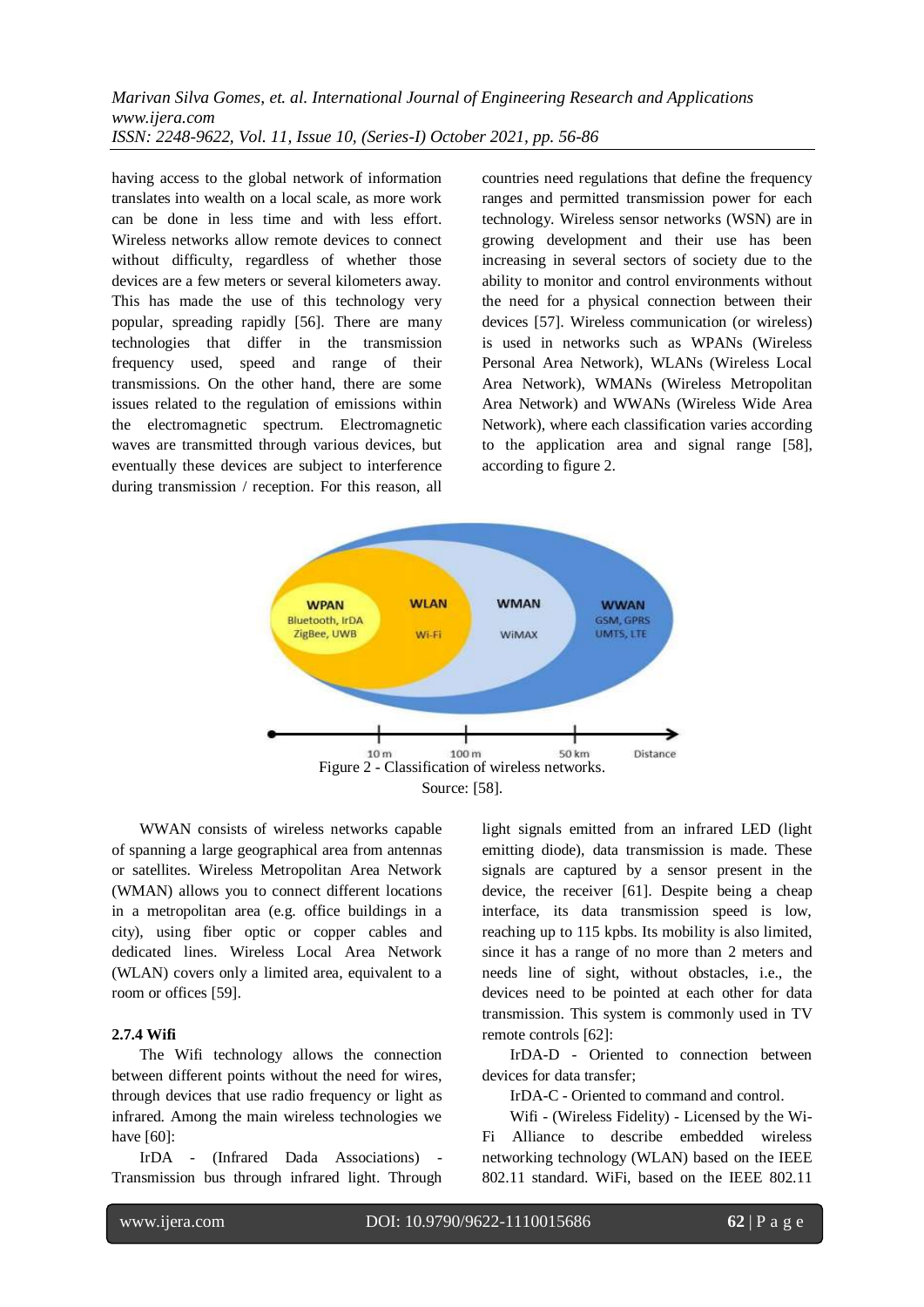standard, operates in the ISM (Industrial, Scientific and Medical) bands with the following ranges: 902 MHz - 928 MHz; 2.4 GHz - 2.485 GHz 8 and 5.15 GHz - 5.825 GHz (depending on the country, these limits may vary). The access point transmits the

wireless signal over a short distance, usually up to 100 meters, but if the network is IEEE 802.11n standard, the distance can be up to 400 meters, Table 1 [63].

| <b>IEEE 802.11</b>  | Frequency         | Transmission rate | Compatibility | Indoor/outdoor range |
|---------------------|-------------------|-------------------|---------------|----------------------|
| 802.11b             | $2.4 \text{ GHz}$ | 11 Mbps           |               | 30m / 160m           |
| 802.11a             | 5 GHz             | 54 Mbps           |               | 15m/80m              |
| 802.11g             | $2.4 \text{ GHz}$ | 54 Mbps           |               |                      |
| 802.11h             | 5 GHz             | 54 Mbps           |               | 15m/80m              |
| 802.11 <sub>n</sub> | 2.4 GHz / 5 GHz   | $300 - 600$ Mbps  |               | $400m / -$           |
| Source: [63].       |                   |                   |               |                      |

Table 1 - IEEE 802.11 comparative table.

## **2.7.5 Bluetooth**

Bluetooth, also known as IEEE 802.15.1, was developed by the Ericsson company in 1994 [64]. It works on the ISM (Industrial, Scientific and Medical) frequency of 2.4GHz and low range (depending on power: 1 meter, 10 meters, 100 meters). It is characterized by its robustness, low consumption, and accessible cost. Since they use

radio communication system, no line of sight is required between transmitter and receiver, only a minimum receiving power for operation [65]. The communication of Bluetooth devices is characterized by the master/slave principle, and can be done through two types of topologies: the piconet and the scatternet, figure 3 [66].



Figure 3 - Bluetooth topologies. Source: [67].

The devices can connect together to form networks limited to 8 nodes, known as piconets, where one is the master node and the rest are active slave nodes, which can be located within a coverage radius of up to 10m. In this topology, all members of the communication are synchronized using the master's clock, which is responsible for allocating or blocking new connections. The communication from master to slaves can be point to point or multipoint [68].

To reduce power consumption, the slave devices can operate in standby mode. Another topology, called scatternet, being the overlapping of several piconets in order to form larger structures [69]. A slave can belong to several piconets. When leaving a piconet, the slave must inform the master that it will not be available for a certain period of time, however the rest in the piconet continue their communication normally. If the master leaves the piconet, the piconet remains unavailable until it returns to it [70] as shown in Figure 4.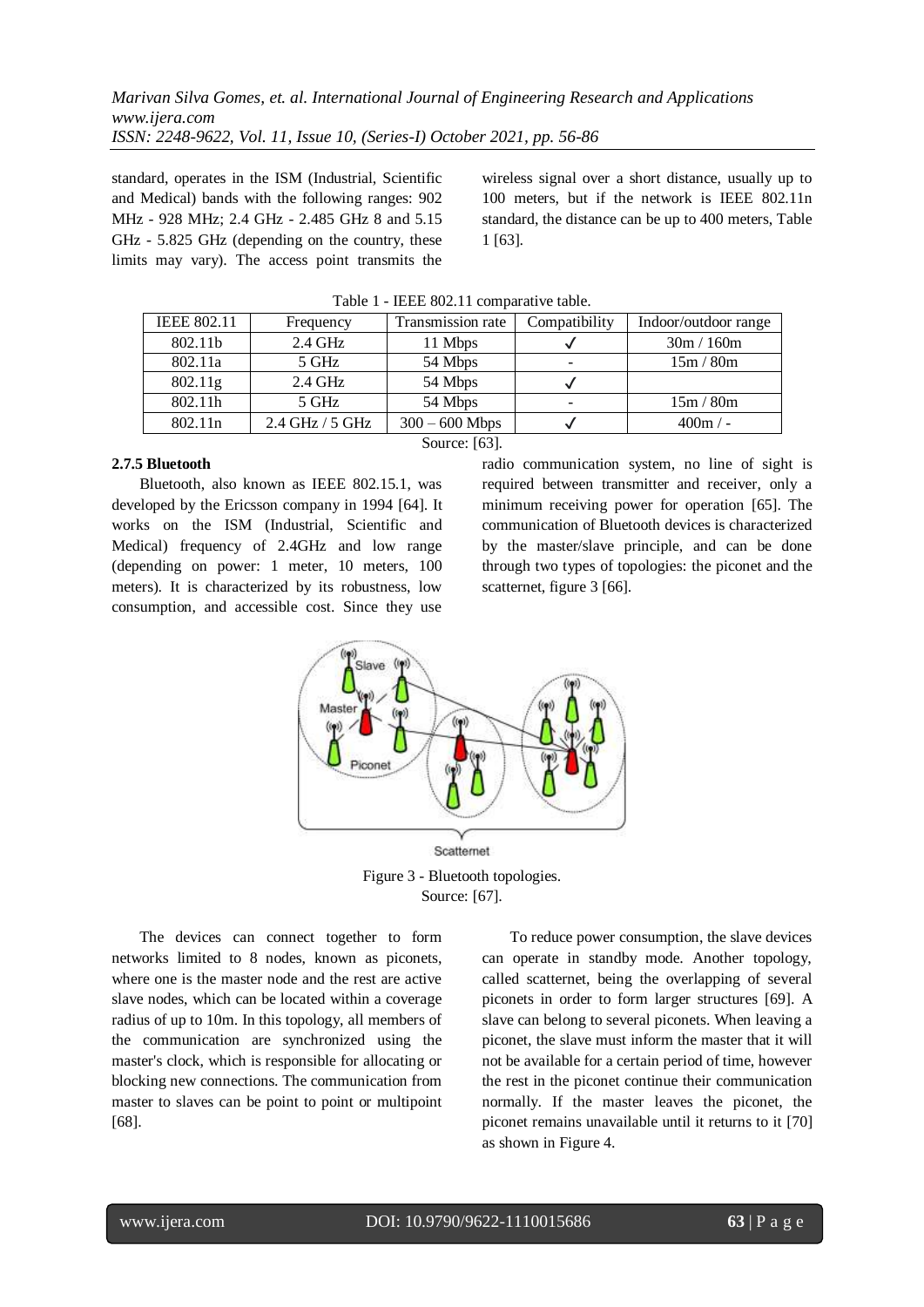

Figure 4 - Bluetooth configuration depending on the connection. Source: [71].

## **2.7.6 ZigBee**

The ZigBee network is a set of specifications for personal wireless networks (WPAN), i.e., digital radio connections between computers. WPAN has a low data transfer rate. ZigBee is a low data transfer rate, low noise, low power consumption WPAN network, thus characterized by long battery life. The ZigBee Alliance, the body that defines the ZigBee standards, also publishes application profiles that allow various vendors to create interoperable products that work at this frequency, [72].

The foundations of the technology that is now known as ZigBee were created and established by the Institute of Electrical and Electronics Engineers (IEEE). The name comes from the analogy between the operation of a mesh network and the way bees work and move, Figure 5 shows a Zigbee module that is often used in IoT projects.



Figure 5 - Xbee Zigbee module.

#### Source: [73].

Bees live in a hive and fly in a zigzag pattern. When they fly in search of nectar they communicate with other bees in the same hive, transmitting information about distance, direction, and food locations. Putting zig zag together with the English translation of bee, ZigBee was born. ZigBee is a wireless networking protocol intended for IoT devices, focusing on low-power devices, [74].

The philosophy of ZigBee differs from existing wireless networks, such as WiFi or Bluetooth, as it does not use high bandwidth for the transmission of large amounts of data, but rather reliable communication coupled with extremely low power consumption [75]. It has low transmission rates for monitoring and control applications, which make it possible to use batteries as a power source for the devices. The protocol transmits data via radio waves at a frequency of 2.4GHz with immunity and no interference transmitting data at transfer rates between 20kbit/s and 250kbit/s [76]. The topologies are shown in Figure 6.

Star: In the star topology there is a central device that controls the entire network, managing communication between stations.

Mesh: In the mesh topology all devices can help manage the network, i.e. there is more than one connection between devices.

Tree: While in the tree topology is an equivalent of several star networks interconnected through their central nodes.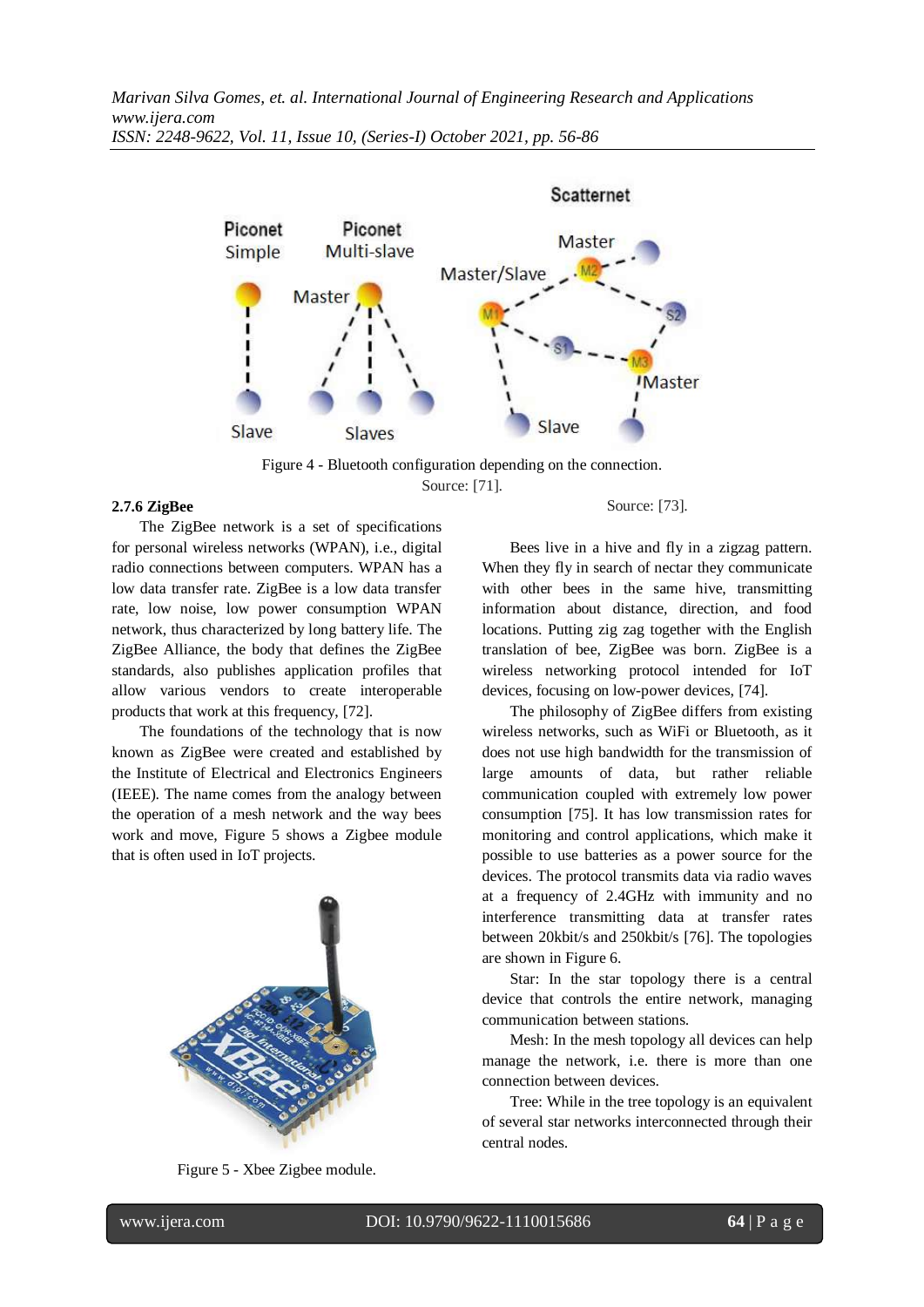

Figure 6 - Building the ZigBee network topologies. Source: [77].

## **2.7.7 RSSI**

This method uses Received Signal Strength Indication (RSSI) analysis at the receiver and a model that describes how it varies with distance. The transmitted signal undergoes attenuation during its path, decreasing its power proportionally to the distance traveled [78]. The technique allows the location of a mobile module to be determined as being in the proximity of a sensor, through RSSI values, or through the distances estimated by three sensors, from the acquired RRSI values. The intersection of three circles, each with its center at a different sensor, delimits a small area where the mobile module is most likely to be found. This method is referred to as triangulation [79]. RSSIbased device localization can be more accurate when performed according to the fingerprinting method. This method comprises two phases. The offline phase and the online phase. In the offline phase the RSSI is measured on a grid of points in an area of interest, while the online phase uses this same grid to create the parameters of the propagation model. The higher the number of points used to create the model, the better the calibration, but also the higher the expense. This technique also has the disadvantage of being a time consuming process and every time the area of interest is changed the model created must be changed, [80].

## **2.8 Localization techniques**

GPS is not successful for location in Indoor environments, due to the construction of the site, the signal can be weak or even non-existent, thus affecting the accuracy of the position. Nowadays, some techniques are used for navigation in Indoor environments [81]. All the positioning systems described in the previous section can use different localization techniques to estimate the position of the mobile device in Indoor environments. In this section the main existing techniques will be addressed: proximity, trilateration, triangulation and fingerprinting.

# **2.8.1 Proximity**

In the proximity technique the object to be located is discovered by the closest reference point, that is, by knowing the location of the reference points we know the location of the object. This method can be obtained through 3 processes: physical contact, monitoring of wireless access points, and observation of automatic identification systems. Physical contact consists in detecting the physical touch between the object to be located and the reference point. The reference point can be based on pressure or touch sensors. By knowing the position of the reference point it is possible to know the position of the object to locate.

The wireless access point monitoring method consists of a mobile device detecting one or more access points. If the device detects more than one access point, it uses the maximum RSSI (Received Signal Strength Indicator) value to choose the access point to which it will connect. Observation of automatic identification systems is the method where from the person's actions you can estimate his or her position. For example, when making a payment with a credit card, registering for landlines, passing tolls, etc. That is, a person using the card in an ATM terminal it is possible to know when and where it was used, and the location of the user can be estimated.

The simplest indoor positioning technique is through a proximity detector placed at a specific position in the environment. In this way, when the user is within the range of the detector, if the location of the figure 10 reference points is known, the position of the mobile is known. This method can be done through 3 processes: physical contact, wireless access points monitoring and automatic identification system observation [81] as shown in figure 7.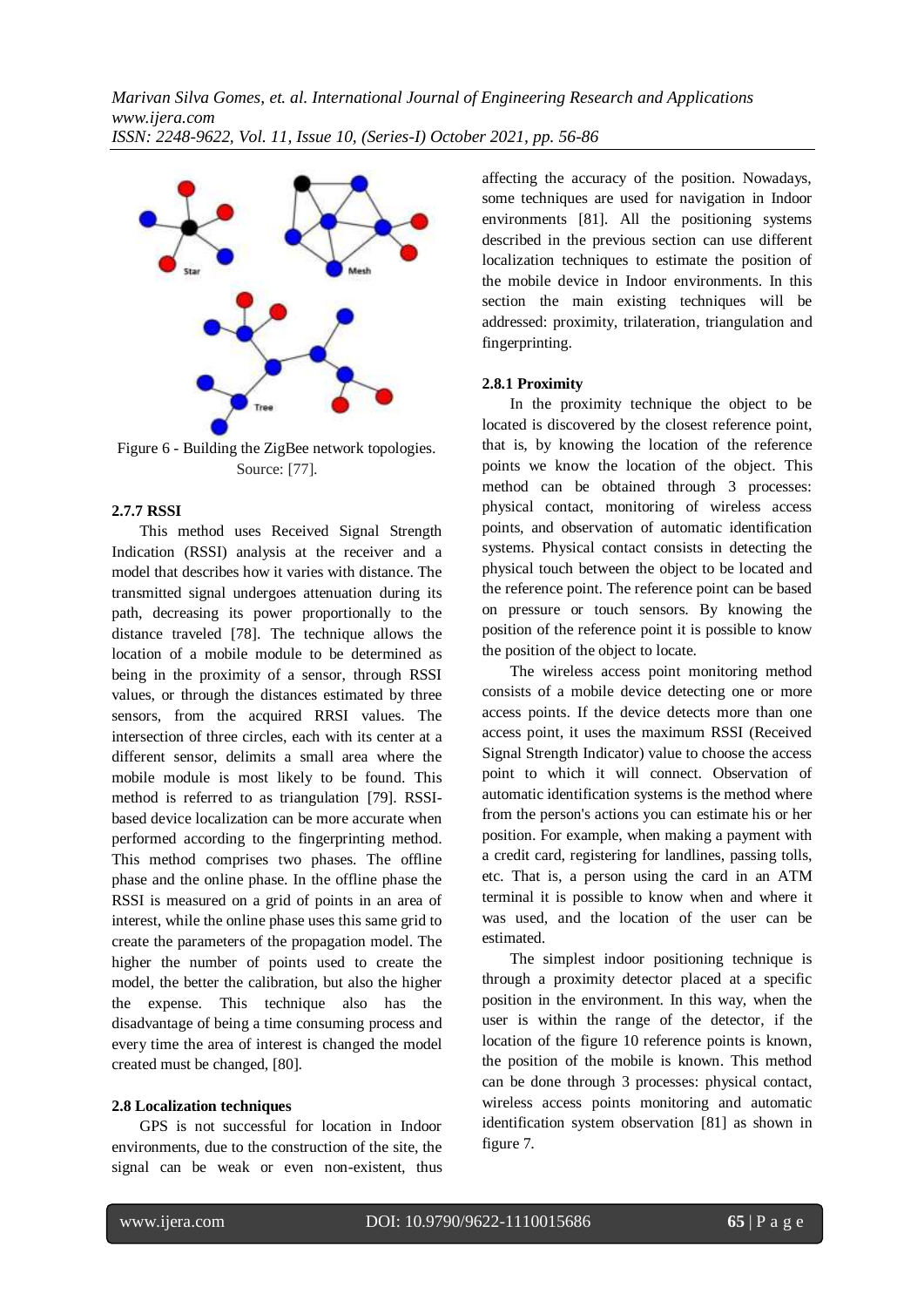

Figure 7 - Location by proximity, monitoring by points. Source: Authors, (2021).

In the physical contact process, the position of the mobile is made with the detection of physical touch between the mobile and the reference point, composed of pressure or touch sensors. The wireless access point monitoring method, on the other hand, is based on the detection of access points by the mobile device. If more than one access point is detected, the closest point to the mobile is obtained by measuring the maximum signal strength (RSSI) [82]. In the automatic identification method the position is estimated from the actions of people.

#### **2.8.2 Triangulation**

The triangulation technique uses the geometric properties of triangles to estimate the location of the target, [83]. It has two derivations, one of which is lateration, which estimates the position of a device by measuring the distances to various reference points. These reference points are signal transmitters and their location must be known. The user's position can be calculated based on the measurement of the distance between the reference point and its location, figure 8. After this measurement a circle is created where the radius has precisely that same measurement, the center of the circle is the reference point. This procedure must also be done for the other two reference points, after having the three circles it is possible to know the intersection between them, that intersection is the position of the user, [83].



Source: [83].

#### **2.8.3 Trilateration**

It is the most basic and intuitive method, it is used when the positions of three references and their distances to the point you want to estimate are known, as shown in Figure 9, It can be stated that trilateration is given by the intersection of three circles centered on the position of the references, having the radius equal to each range measurement, [84].



Source: [83].

#### **2.8.4 Fingerprinting**

The fingerprinting positioning technique consists in the analysis of a single feature of a scenario, where this feature is collected and then compared with the existing data in the database for each scenario. Thus, this technique is composed of two phases: a calibration phase (offline) and a comparison phase (online) [85]. In the offline phase, information is collected about the signal strength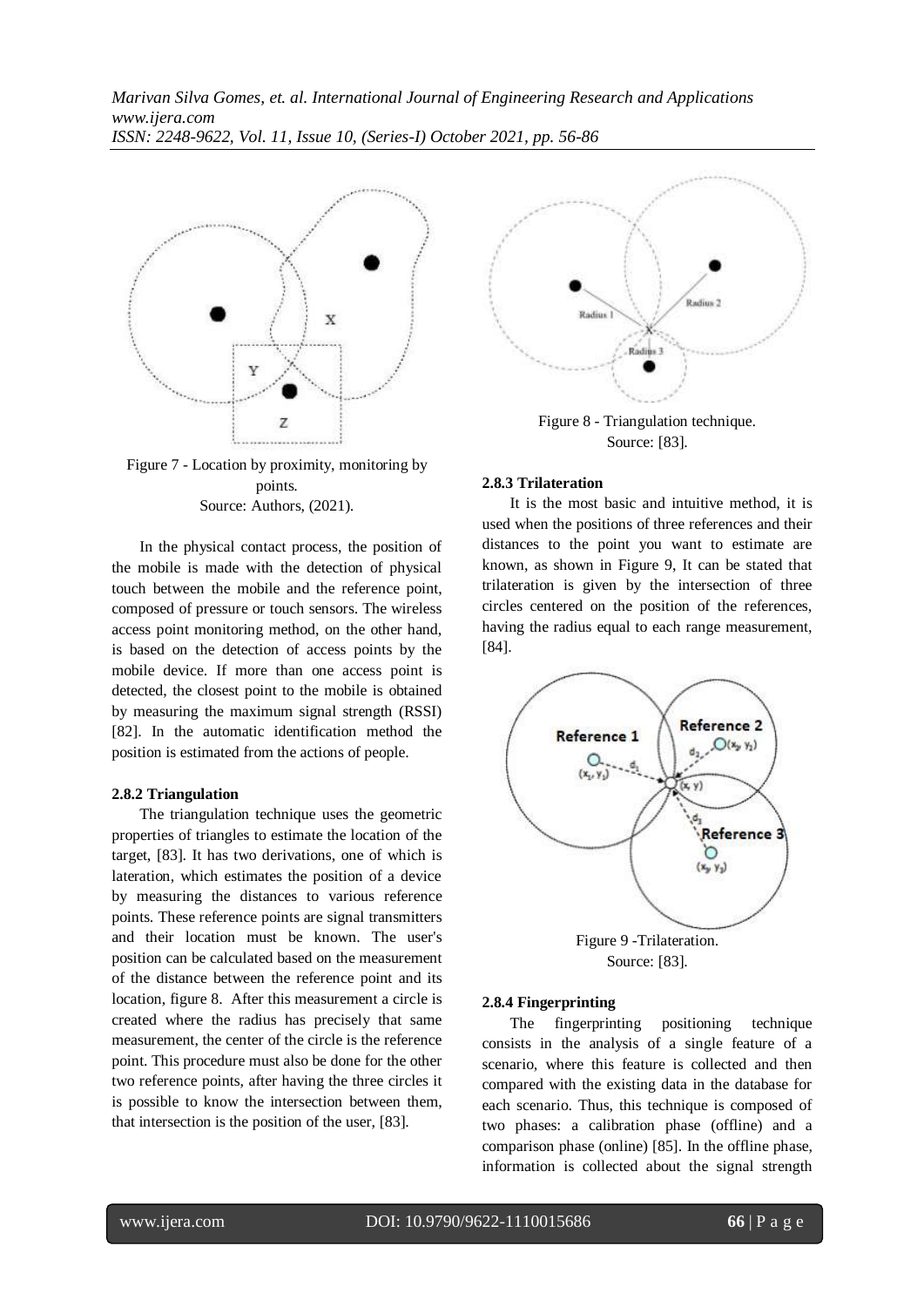received by the mobile receiver with respect to each of the transmitter bases at various points in the desired environment. The data collected in this phase is stored in a database. Each location should contain a list of the signal strength values for all visible access points. This must be done, as the position of the user/mobile device can influence the values measured by the access point. Already in the online phase, a mobile receiver will collect information of signal intensities that should be compared with the values obtained in the propagation map, created in the previous phase, to estimate its position [85].

#### **2.8.5 Bluetooth Low Energy**

Bluetooth Low Energy (BLE) is a type of Bluetooth that is about 10% less energy-intensive than standard Bluetooth. This is because the latter was designed for data transmission only. BLE was also developed for data transmission, but with a strong bias towards maximizing battery savings, precisely to guarantee a long information transmission time. The BLE transmission protocol gained strength in 2010, with the appearance of its Bluetooth version 4.0. It has been in widespread use since then because it easily allows short to medium range wireless connections. Its characteristics make a BLE device act mostly in sleep mode (low power mode), being activated only to make connections lasting milliseconds. Thus, it is ideal for applications that information sporadically [71].

#### **2.8.6 Beacons**

A Beacon is a device that is able to give precise location in an indoor environment. Beacons are devices that emit a radio signal via bluetooth low energy (BLE) technology, also known as bluetooth 4.0. These signals can be picked up by smartphone and tablet applications, and can be interpreted as triggers for a certain action in an application. For ease of understanding it is as if Beacons were GPS for indoor environments, however, they cannot detect geographic location [86]. They can tell whether the device is near or far from the installed location. Beacons use Bluetooth Low Energy to detect the proximity of other devices and transmit a unique identifier number that is then received by the

operating system of the device it is communicating with, the user only needs to be Wi-Fi connected in the location [87]. GPS is a device that performs location tracking for users in open environments and is very useful in traffic. Beacons have a different purpose. The signal emitted by them only has the ability to locate objectives indoors. Although the form of mapping is similar, both the signals emitted and what can be obtained through the two technologies are very different.

## **2.9 PID Control (Proportional, Integral and Derivative)**

Proportional-Integral-Derivative (PID) control is the most widely used control algorithm in industry and has been used all over the world for industrial control systems. The popularity of PID controllers can be attributed in part to their robust performance over a wide range of operating conditions and in part to their functional simplicity, which allows engineers to operate them in a simple and straightforward manner.

As the name suggests, the PID algorithm is composed of three coefficients: proportional, integral, and derivative, which are varied to obtain the optimal response [88].

#### **2.9.1 Definition of Control Terminologies**

The control design process starts with the performance requirements. The performance control of the system is usually measured by applying a step function defined as a setpoint command, then the response of the process variable is measured. Generally, the response is quantified by the characteristics of the response waveform. The rise time is the time it takes for the system to go from 10% to 90% of the steady state, or final value. Percent Overshoot is the amount that the process variable exceeds the final value, expressed as a percentage of the final value [89]. Settling time is the time required for the process variable to get within a certain percentage (usually 5%) of the final value [90]. Steady-State error is the final difference between the process variables and the setpoint. Note that the exact definition of these quantities varies in the industry, Figure 10.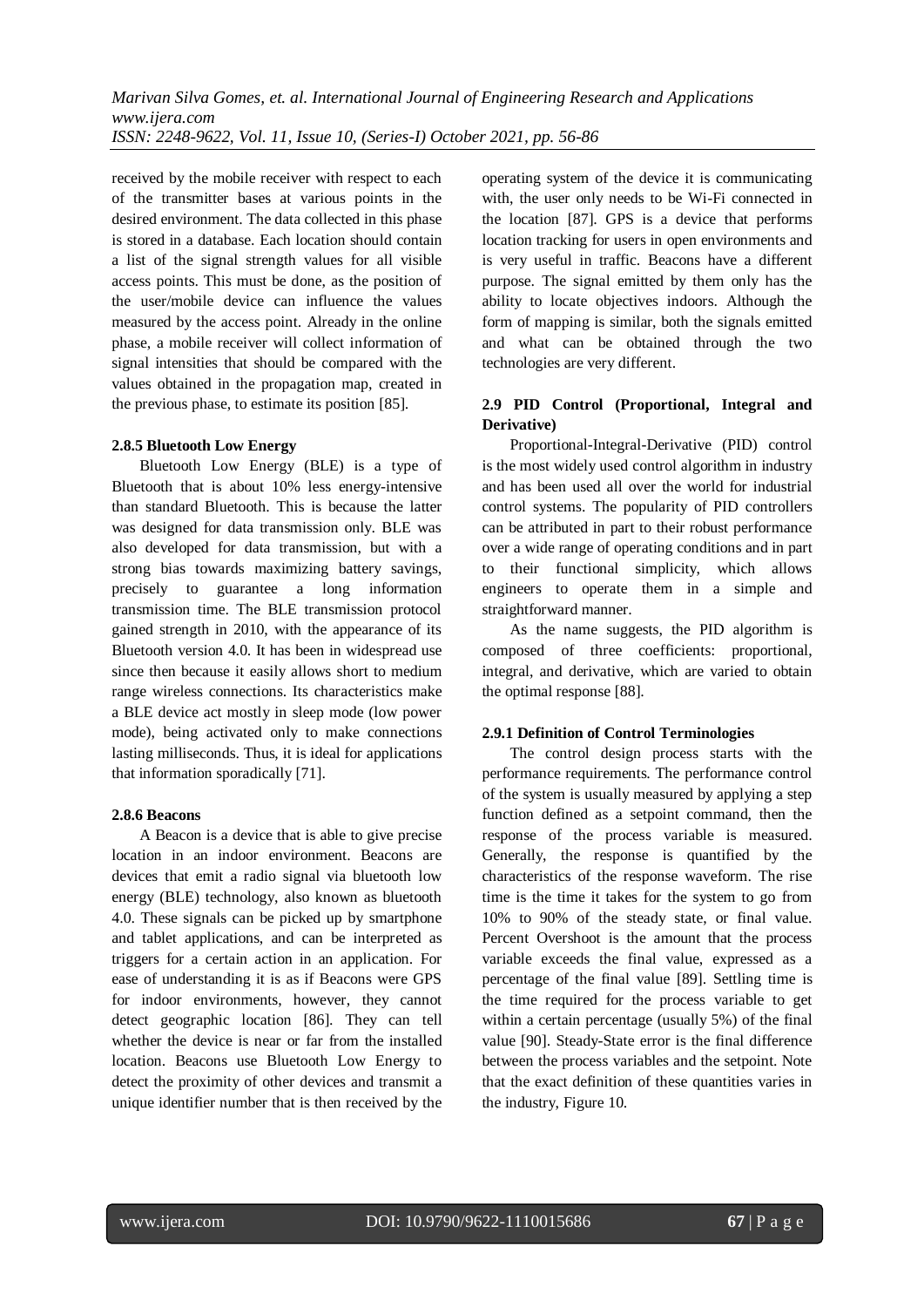

Source: [91].

After using one or all of the parameters to define the performance requirements of a control system, it is important to define the worst-case conditions and the control system must meet these design requirements. Often, there is a disturbance in the system that affects the process variable or the measurement of the process variable. It is important to design a control system that responds satisfactorily under worst-case conditions. The measure of how well the control system is able to overcome the effects of disturbances is known as the disturbance rejection of the control system [92].

In some cases, the response of the system to a control output may change over time or with respect to some variables. A nonlinear system is a system in which the control parameters produce a desired response at one operating point and do not produce a satisfactory response with respect to another operating point. For example, a chamber partially filled with a liquid will exhibit a much faster response at the outlet of a heater than when it is more filled with this same liquid. The robustness of the control system is understood as the extent to which the system will tolerate disturbances and nonlinearities. Some systems exhibit an undesirable behavior called deadtime. Deadtime is a delay between the time a change in the process variable occurs and when the change can be observed [93]. For example, if a temperature sensor is placed away from a cold water inlet valve it will not measure the temperature change immediately if the valve is opened or closed. Deadtime can also be caused by a system actuator or slow output taking time to

respond to the control command. For example, a valve that is slow to open or close. A common source of deadtime in chemical plants is the delay caused by fluid flow through pipes. Loop cycle is also an important parameter of a closed-loop system. The Loop cycle is the time interval between calls to a control algorithm. Systems that change rapidly or have complex behaviors, require faster control loop rates [92].

## **2.9.2 Proportional Response**

The proportional component depends only on the difference between the setpoint and the process variable. This difference is referred to as the error term. The proportional gain (Kc) determines the output response rate for the error signal. For example, if the error term has a magnitude of 10, a proportional gain of 5 would produce a proportional response of 50. In general, increasing the proportional gain will increase the speed of the control system response. However, if the proportional gain is too large, the process variable will begin to oscillate. If Kc is increased further, the oscillations will get larger and the system will become unstable and may even oscillate out of control [94].

## **2.9.3 Integral Response**

The integral component adds up the error term over time. The result is that even a small error will cause the integral component to slowly increase. The integral response will increase over time unless the error is zero, so the effect is to drive the steady-state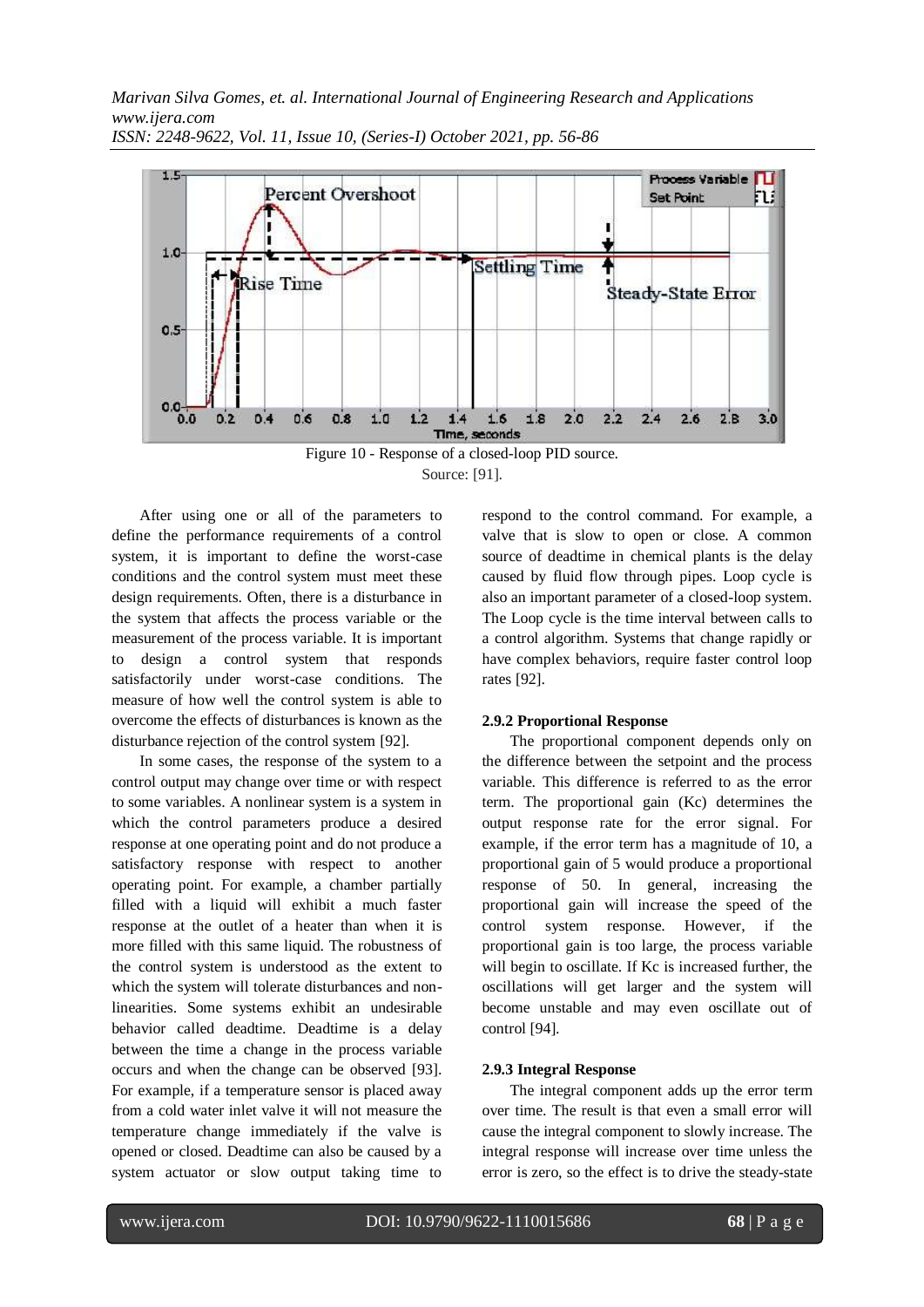error to zero. The Steady-State error is the final difference between the process and set point variables. A phenomenon called integral windup occurs when integral action saturates a controller, without the controller adjusting the error signal to zero [95].

## **2.9.4 Response Derivative**

The derivative component causes the output to decrease if the process variable is increasing rapidly. The derivative response is proportional to the rate of change of the process variable. Increasing the derivative time parameter (Td) will cause the control system to react more strongly to changes in the error parameter by increasing the speed of the overall control response of the system. In practice, most control systems use very small derivative time (Td), because the response derivative is very sensitive to noise in the process variable signal. If the sensor feedback signal is noisy or if the control loop rate is too slow, the response derivative can make the control system unstable [96].

## **2.9.5 Adjustment**

The process of optimal setting for the gains P, I and D to obtain an optimal response of a control system is called tuning. There are different tuning methods, the "guess and check" method and the Ziegler Nichols method, which is the most common error correction method in PID [97].

The gains of a PID controller can be obtained by the trial and error method. Once an engineer understands the meaning of each gain parameter, this method becomes relatively easy. In this method, the I and D terms are set to zero and the proportional gain is increased until the loop output begins to oscillate. When the proportional gain is increased, the system becomes faster, but care must be taken not to make it unstable. Once P has been set to obtain a desired fast response, the integral term is increased in order to stop oscillations. The integral term reduces the steady state error, but increases the overshoot. A certain overshoot value is always needed for a fast system so that it can respond to changes immediately. The integral term is again adjusted to achieve a minimum steady state error. Since P and I have been set so that the control system is fast with minimum steady state and constant, the derivative term is increased until the loop is acceptably fast relative to its reference point.

Increasing the derivative term decreases overshoot, increasing gain, maintaining stability and yet making the system highly sensitive to noise. Often, the engineer has the need to make compensation for one characteristic of a control system to improve another, and thus meet his needs [98].

The Ziegler-Nichols method is another popular method of tuning a PID controller. It is very similar to the trial and error method, where I and D are set to zero and P is increased until the cycle begins to oscillate. Once the oscillation begins, the critical gain Kc and the period of oscillations Pc are noted. The P, I and D are then adjusted according to the table shown below [99].

| Table 2 - Fitting a controller using the Ziegler- |  |
|---------------------------------------------------|--|
| Nichols method.                                   |  |

| Control    |               | Ti                | Td   |
|------------|---------------|-------------------|------|
| P          | $0.5$ Kc      |                   |      |
| PI         | $0.45$ Kc     | Pu/1.2            |      |
| <b>PID</b> | $0.60$ Kc     | 0.5 <sub>pc</sub> | Pc/8 |
|            | $\sim$ $\sim$ | <b>EQQ1</b>       |      |

Source: [99].

# **III. METHODOLOGY APPLIED**

According to [100] several are the modalities of research that can be practiced, which implies epistemological, methodological and technical coherence, for its proper development. According to [101], scientific method is the set of processes or mental operations that we must employ in research. It is the line of reasoning adopted in the research process. [101] also states that the use of one or another method depends on many factors: the nature of the object we intend to research, the material resources available, the level of scope of the study and, above all, the philosophical inspiration of the researcher.

Thus, it is necessary to choose a method that is more appropriate to the context addressed and effectively enables the achievement of the expected results. According to [101] the hypotheticodeductive method begins with a problem or a gap in scientific knowledge, passing through the formulation of hypotheses and a process of deductive inference, which tests the prediction of the occurrence of phenomena covered by that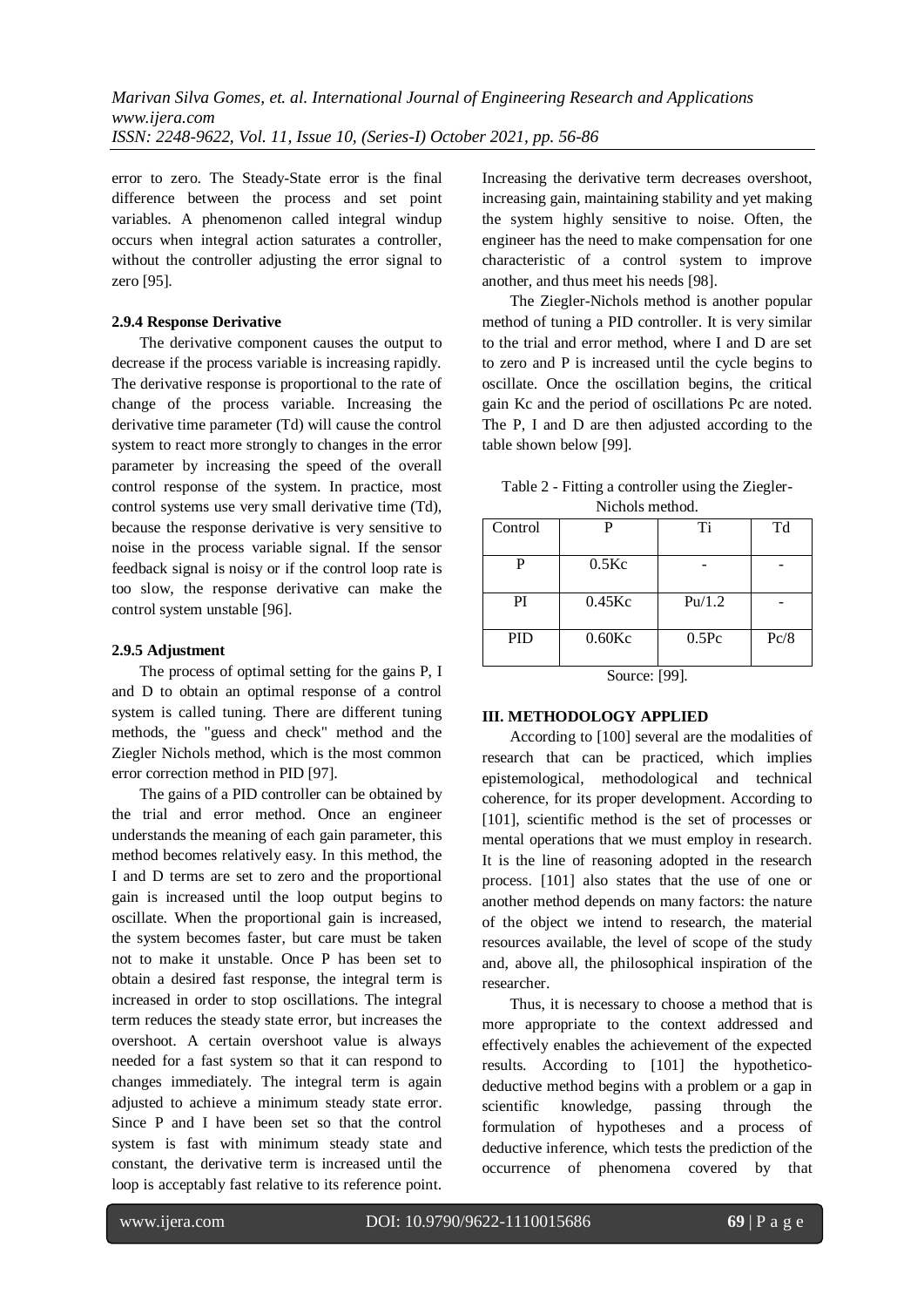hypothesis. From this viewpoint, we have that the research in question aims to generate knowledge for practical application, directed to the solution of specific problems, involving local truths and interests. What [101] points out as applied research.

As for the objectives of this research, [100] characterizes it as exploratory, for seeking only to raise information about a particular object, thus delimiting a field of work, mapping the conditions of manifestation of this object.

The experimental research model was adopted, as pointed out by [100], is the research that takes the object itself in its concreteness as a source and puts it under technical conditions of observation and experimental manipulation on the benches and boards of a laboratory, where suitable conditions are created for its treatment.

As for the research technique, the observation modality was used, which is every procedure that allows access to the studied phenomena. It is an essential step in any type or modality of research, as [100] points out.

#### **3.1 Materials and Methods**

Once the research guidelines, the approach and epistemological boundaries have been defined, the next step is to obtain the general characteristics of what, according to the adopted methodology, will be defined as the problem to be addressed.

To illustrate a general context of the study proposed in the project, we have a flow chart below, which points out the main stages of the process in question, figure 11.



Figure 11 - Flow chart, illustration of the problem. Source: Authors, (2021).

Thus, it is deduced then that to achieve the purpose of solving the problem, some procedures must be performed. The bibliographic study of reference sources in control and automation engineering, embedded systems and indoor localization methods and related areas is essential in order to satisfactorily obtain the components and theoretical bases for the development and improvement of the project. A trajectory management system will be developed during the project, as well as a battery management system. The trajectory management system will be responsible for informing the robot the route it must travel, and once in possession of the route the robot

will search for the inputs to be transported, taking it to the production line. Once this transport task is accomplished, the robot will check the next task, getting the same route or a new one. If it does not have a new task it will go to its base to recharge its battery while waiting for the next task, figure 14. For the robot to be able to execute these tasks, performing them in the best way possible, it is necessary to develop all the robot's mechanical electronic structure as listed below.

#### **3.2 Materials**

Table 3 shows the items to be used in the proposed project.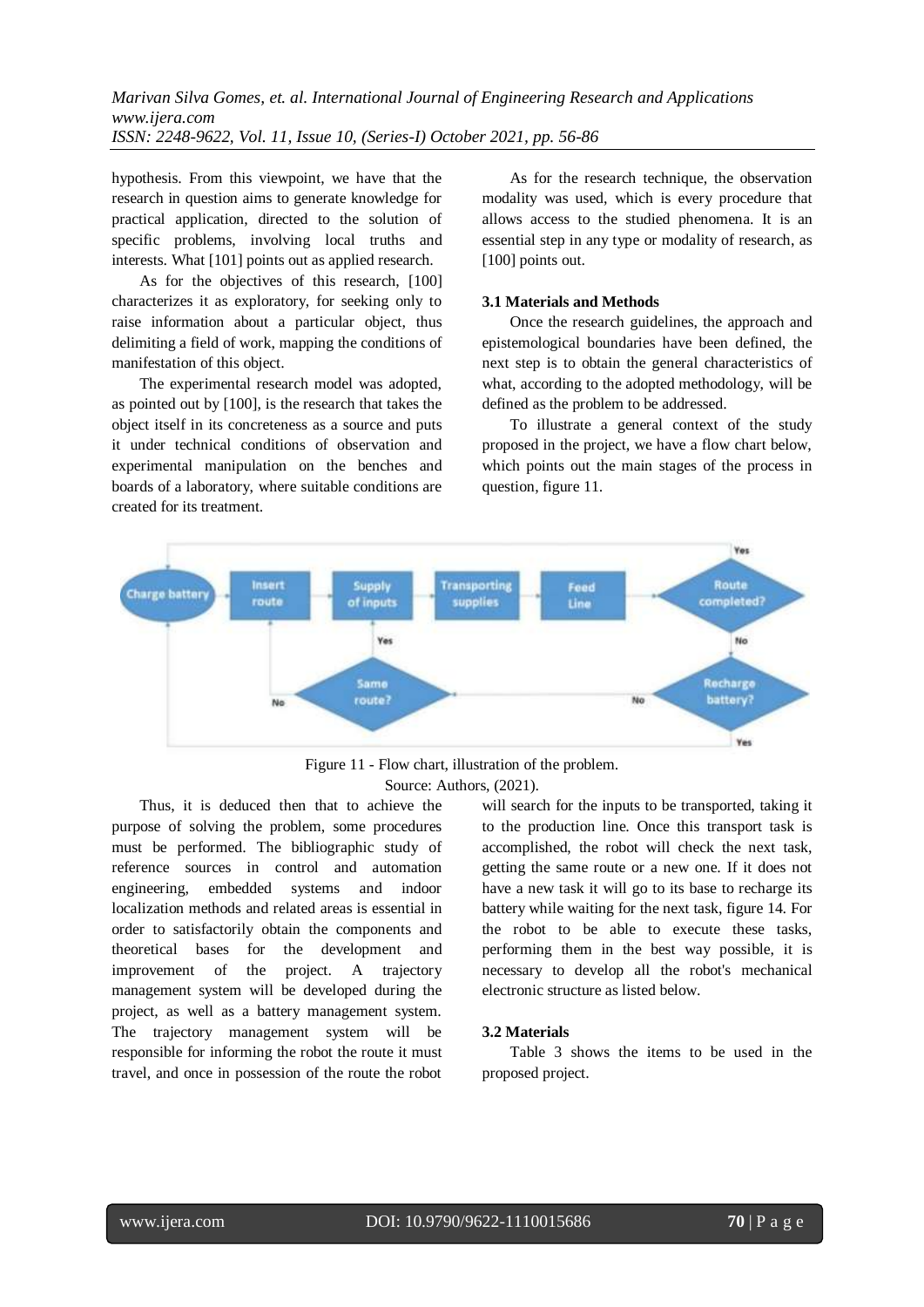| <b>Item</b>    | <b>Name</b>                                                             | <b>Description</b>                                                                    | <b>Image</b> |
|----------------|-------------------------------------------------------------------------|---------------------------------------------------------------------------------------|--------------|
| $\mathbf{1}$   | Lynxmotion aluminum<br>chassis A4WD1                                    | 4WD<br>differential<br>drive<br>system                                                |              |
| $\overline{2}$ | Sabertooth Dual 12A<br>6V-24V<br>R/C<br>Motor<br>Regenerative<br>Driver | Driver for controlling and<br>driving the motors                                      |              |
| 3              | Arduino Mega Pro                                                        | Microcontrolled board.<br>- It<br>has 54 I/O pins, of which 15<br>can be used as PWM. |              |
| $\overline{4}$ | LIDAR-Lite<br>3<br>Laser<br>Rangefinder                                 | Laser system for collision<br>avoidance.                                              |              |
| 5              | Marvelmind Starter Set<br>$v4.9-NIA$<br><b>HW</b><br>(915MHz)           | for<br>indoor<br>Beacon<br>navigation                                                 |              |
| 6              | Wires and Cables                                                        | for<br>Used<br>fixing<br>the<br>components                                            |              |
| 7              | Display LCD 20x4                                                        | Used to output information<br>to track the receipt of data<br>from Beacons            |              |

Table 3 - Lists of materials used to build the prototype.

Source: Authors, (2021). Table 4 - Software tools used.

| <b>Tool</b>               | <b>Concept</b>                                                                                                                                                                                                                          | <b>Project Application</b>                                                                                                                                                             |  |
|---------------------------|-----------------------------------------------------------------------------------------------------------------------------------------------------------------------------------------------------------------------------------------|----------------------------------------------------------------------------------------------------------------------------------------------------------------------------------------|--|
| SolidWorks                | Software designed to create three-dimensional<br>virtual mechanical prototypes. It is also possible to<br>simulate the operation of parts, assemblies.                                                                                  | In the project, software was used to<br>model all mechanical parts and devices.<br>From three-dimensional prototypes, 2D<br>drawings will be generated and forwarded<br>for machining. |  |
| Proteus<br><b>VSM 8.1</b> | Software that allows you to create circuits, simulate<br>and design layouts for analog and digital<br>applications, including microcontrollers.                                                                                         | It will be applied to the development of<br>electronic boards and connections.                                                                                                         |  |
| <b>VsCode</b>             | It is an integrated development interface (IDE). In<br>this interface can be developed various types of<br>software for different platforms. In the specific<br>project we will use this platform we will use the<br>PlatformIO plugin. | It will be used to develop the C code for<br>the Arduino Mega Pro.                                                                                                                     |  |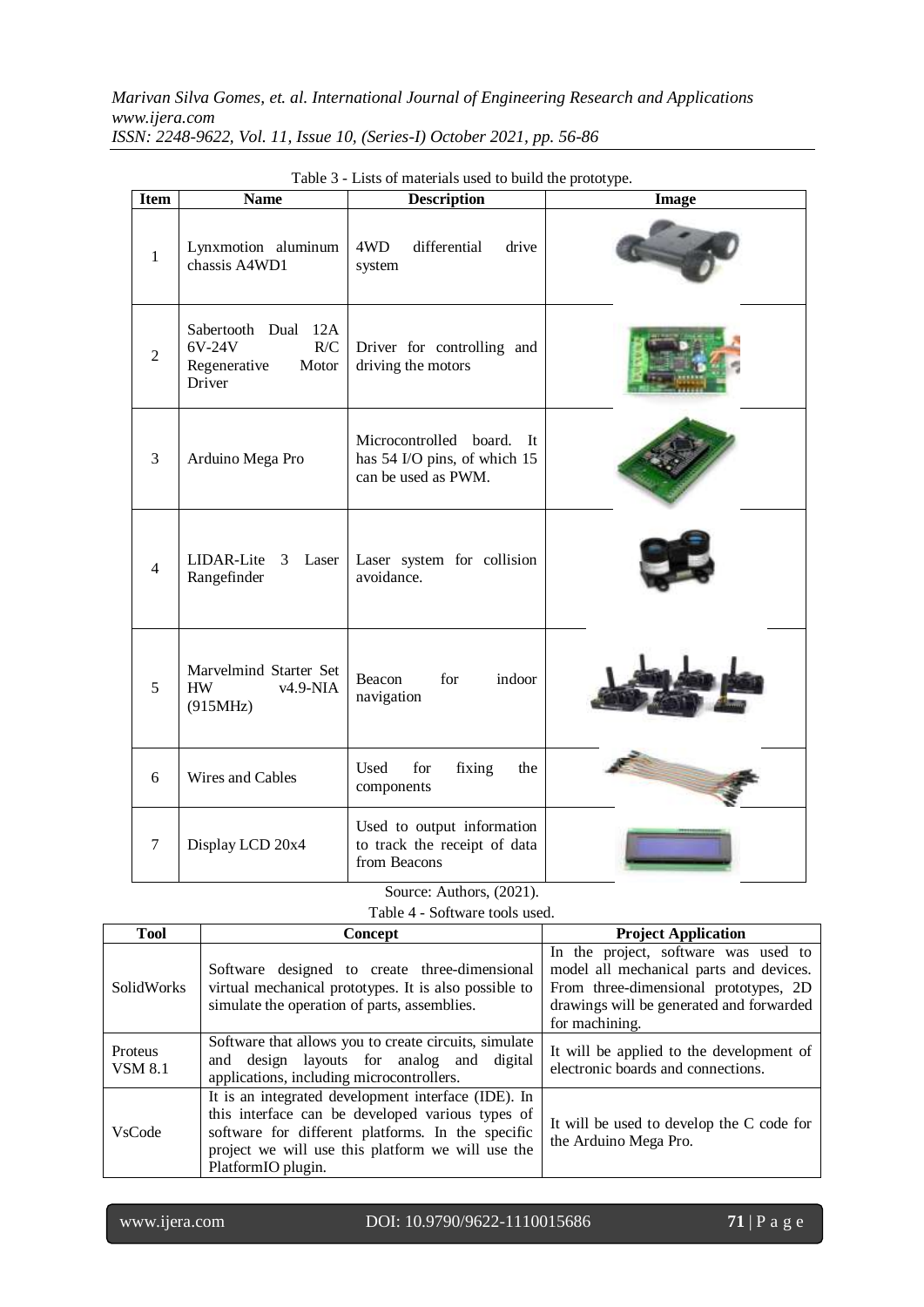*Marivan Silva Gomes, et. al. International Journal of Engineering Research and Applications www.ijera.com*

| PlatformIO               | It is a set of tools for developing embedded systems<br>in $C/C++$ . In June 2019 it became open source and   Plugin for VsCode<br>full-featured for free.                                                               |                                 |  |
|--------------------------|--------------------------------------------------------------------------------------------------------------------------------------------------------------------------------------------------------------------------|---------------------------------|--|
| Matlab                   | MATLAB is an interactive, high-performance<br>software program for numerical computation.<br>MATLAB integrates numerical analysis, matrix mathematical model of the robot.<br>calculus, signal processing, and graphing. | Used to create and simulate the |  |
| Source: Authors, (2021). |                                                                                                                                                                                                                          |                                 |  |

*ISSN: 2248-9622, Vol. 11, Issue 10, (Series-I) October 2021, pp. 56-86*

| Table 5 - Programming language for the Arduino Mega. |                                                                                                |                                                                                                    |  |
|------------------------------------------------------|------------------------------------------------------------------------------------------------|----------------------------------------------------------------------------------------------------|--|
| Technology   Concept                                 |                                                                                                | <b>Project Application</b>                                                                         |  |
| Language                                             | It is a general-purpose, structured, imperative,<br>procedural, compiled programming language. | In this project, it will be used for the<br>development of the firmware and system<br>المالية منحب |  |

module.

Source: Authors, (2021).

## **3.2.1 Prototype development**

This chapter will detail the development of the main interfaces, both hardware and software, that will be used in this project. The microcontroller used is the Arduino with an ATmega2560 processor, containing 16 PWM lines and 4 pairs of serial communication, full duplex that can be set to 50000 bits per second, has an internal clock of 16Mhz, ideal for systems that need to acquire critical data, as is the case of this research.



Figure 12 - Electronic circuit of the Arduino with the LCD. Source: Authors, (2021).

Figure 12 shows the electrical circuit of the Arduino's interface with the liquid crystal display - LCD. This interface will serve to show the people who will handle the robot its route, its battery life, as well as information about its location, figure 13.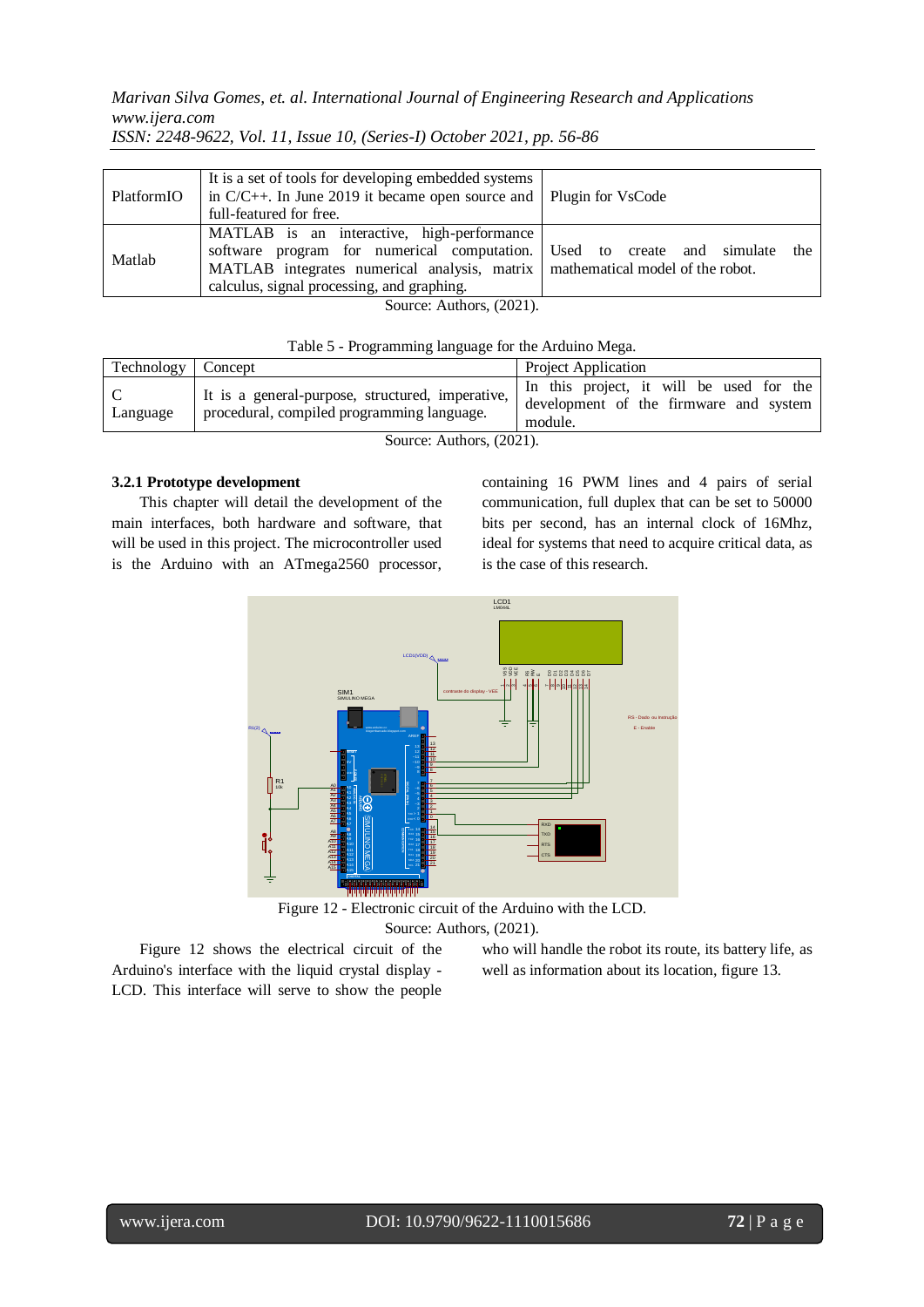

Figure 13 - Source code for writing to the LCD. Source: Authors, (2021).

Figure 13, shows the source code of the LCD display, a function called "lcd." was created. To make it easier to communicate with the display hardware, as well as facilitate the development of the project. Figure 14 shows the result of this interface. Through the display the information that is processed can be visualized on the diplay.



Figure 14 - LCD showing the information obtained from the Beacon. Source: Authors, (2021).



Figure 15 - Electronic circuit with Arduino to control the motors. Source: Authors, (2021).

Figure 15 shows the software interface developed for the figure 18 motor driver, this code will use the intrinsic PWM functions of the Arduino's own library. Using this library provided by the Arduino makes it faster to develop applications that use motors.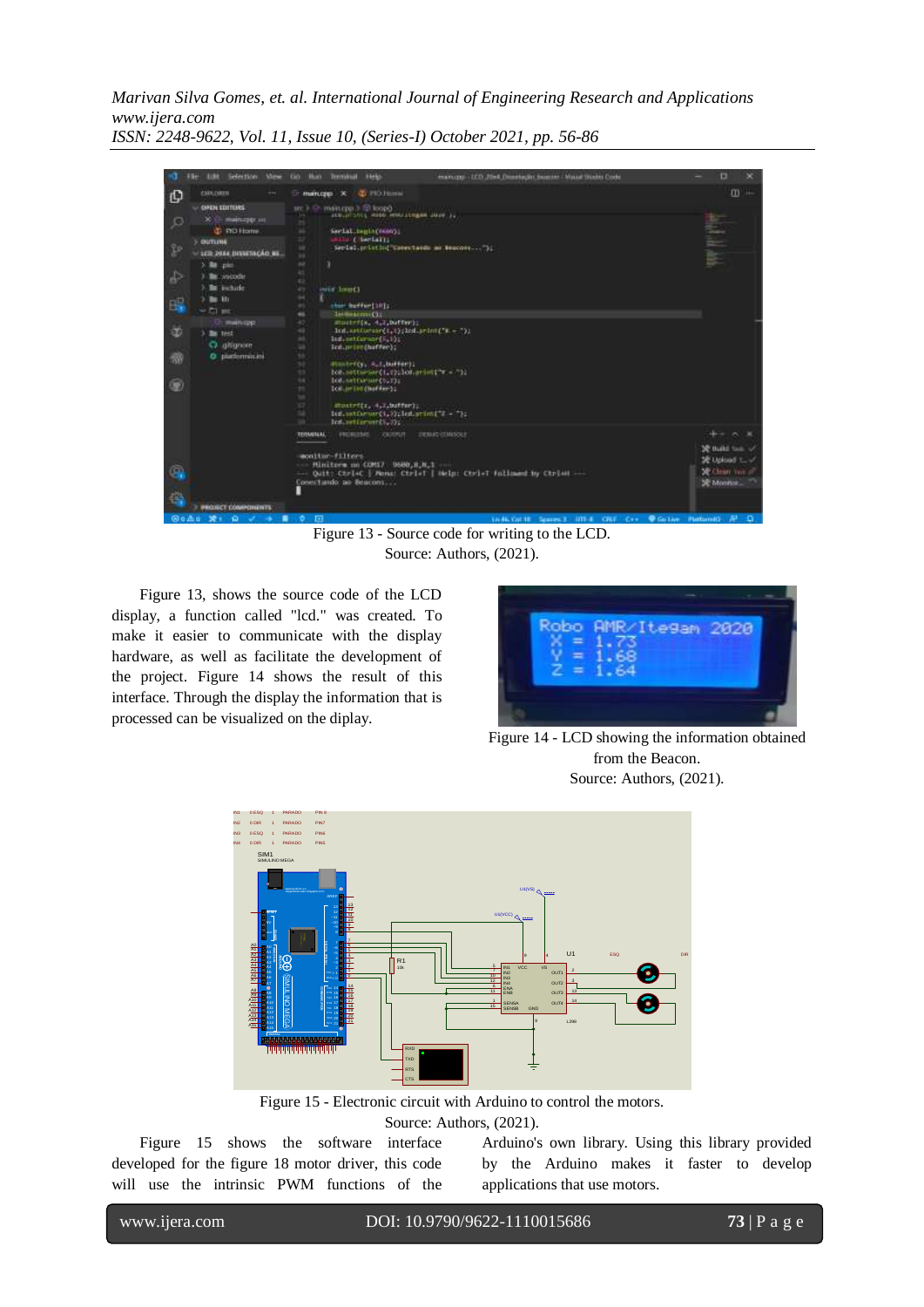#### **3.2.2 PWM for controlling the robot motors**

Pulse Width Modulation (PWM) (Figure 16) serves to control the amount of power delivered to the load. The PWM technique is widely applied in electronics, especially in switching power supplies. Besides this use, the PWM technique can also be used in motor speed control. For speed control of the motor driver (Sabertooth) we will use pins 13, 12, and 11 of the Arduino Mega, Figure 14. The PWM period is always constant 1.2ms, the PW pulse width has values from 1.5ms to 20ms, Figure 13. Depending on the configuration of the Sabertooth module, values ranging from 1.5 to 20ms can cause the motor to rotate clockwise or counterclockwise, the C language code for controlling the Sabertooth module is shown in Figure 15. PWM is the technique used to generate analog signals from a digital device such as a Microcontroller and it is so efficient that nowadays almost all modern Microcontrollers have dedicated hardware for PWM signal generation. In this article you will learn the basics of this technique and how it can be widely applied in the control of devices and even machines as occurs in the frequency inverter [102].



Figure 16 - Pulse width graph. Source: Authors, (2021).





Figure 17 shows the code developed to manipulate the motors using PWM. The PWM is used to control the power sent to the motors, thus controlling the speed of the robot.

|                     | datil Salarison View                                                                                                             | the film Terminal Help<br>manus per i biolithat (Westmanus) Visaal Hauler Corke                                                                                                                                                                                                                                                                                                                                                                                                                        |
|---------------------|----------------------------------------------------------------------------------------------------------------------------------|--------------------------------------------------------------------------------------------------------------------------------------------------------------------------------------------------------------------------------------------------------------------------------------------------------------------------------------------------------------------------------------------------------------------------------------------------------------------------------------------------------|
| C,                  | <b>1091 CATER</b>                                                                                                                | U-Hartupe s<br>d Lennett . d Hoters<br>O manzip laws car. X O manzipi D. Switcher, percent auf path is                                                                                                                                                                                                                                                                                                                                                                                                 |
| o<br>P.             | DIRENTIANS IT UNIVERSITY<br>O main go an<br>· O (William 1)<br><b>C RO Home</b><br>X C wanting terms.<br>Or mainless Utilism.    | <b>BE Serve 7 or 7 to making 2 Q small</b><br>ServiceMattle (2) 1714 on electric cars<br>If this as chicken can<br>Service PMGS<br>Aeron 62002. At trix on electric item<br><b>THE STATE</b><br>to actpix : Att fit make pin and to consol the principality                                                                                                                                                                                                                                            |
| Æ.                  | 3' curting<br>$-$ JANTITLED ORDSESPACE<br>- C: hedgehog sampl.                                                                   | int said. If contains to real the union from the grains and<br>m<br>33.<br>33<br>Hill intuit) T<br>WHILE EXPLOSIVE CONTROL<br>M                                                                                                                                                                                                                                                                                                                                                                        |
| 品                   | $> 20$ and                                                                                                                       | 18.<br>PURZLUSTATISTICS IN THE V<br><b>ATML: Farm(11): IT Fall</b><br>39                                                                                                                                                                                                                                                                                                                                                                                                                               |
| 面<br>497<br>$\circ$ | 3 little concerning<br>> Be include<br>$>$ 00 11:<br>3 Brac<br>3 lbs tast<br>O glunne<br>O platformisini                         | 33.<br>w<br>said Toroty C<br>TE<br>// cash the sides of the actual series calce between a set that<br>aul - maingmologynaic);<br>$\sim$<br>W state it for sur-alth the seve radio between must had<br>and consequent, by senting by senting.<br>75<br>IT Lisbible with visionity<br>ment av ite (val) i<br>$33^{\circ}$<br>If testrata astor shells.<br>matricer includibility<br>33<br>IV experience is given an ended<br><b>NEWLAY ITS OWNER</b><br>w<br>Al Aposton Pierr<br><b>ALLANTING!</b><br>g. |
| G                   | W.C.I. Service<br>$2.50 - 100$<br>1 litt vocade<br>3 little include<br>$>$ 10 $\pm$<br>W.Climat<br><b>THE LEFT</b><br>3 Ste task | HALBERT CERRIT SERVICENSCRI<br><b>TERMANIA</b><br>Building pictbuildteegsetmegs256A\firmwate.nex<br>Advanced Memory lisage is sualishie via "Fistformill Home > Project Inspect"<br><b>SAIN</b><br>2.1% (used 109 tytes from \$192 bytes)<br>1. Nk (used 1130 bytes from 213002 bytes)<br>Flash: 1<br>ensembergen [SUCIES] Took 2.35 seconds<br><b>MARGINE</b>                                                                                                                                         |
| $\circ$             | O grignore                                                                                                                       | Terminal will be reuned by tunks, press any key to close it.                                                                                                                                                                                                                                                                                                                                                                                                                                           |

Figure 18 - C code for PWM control of the Arduino pins. Source: Authors, (2021).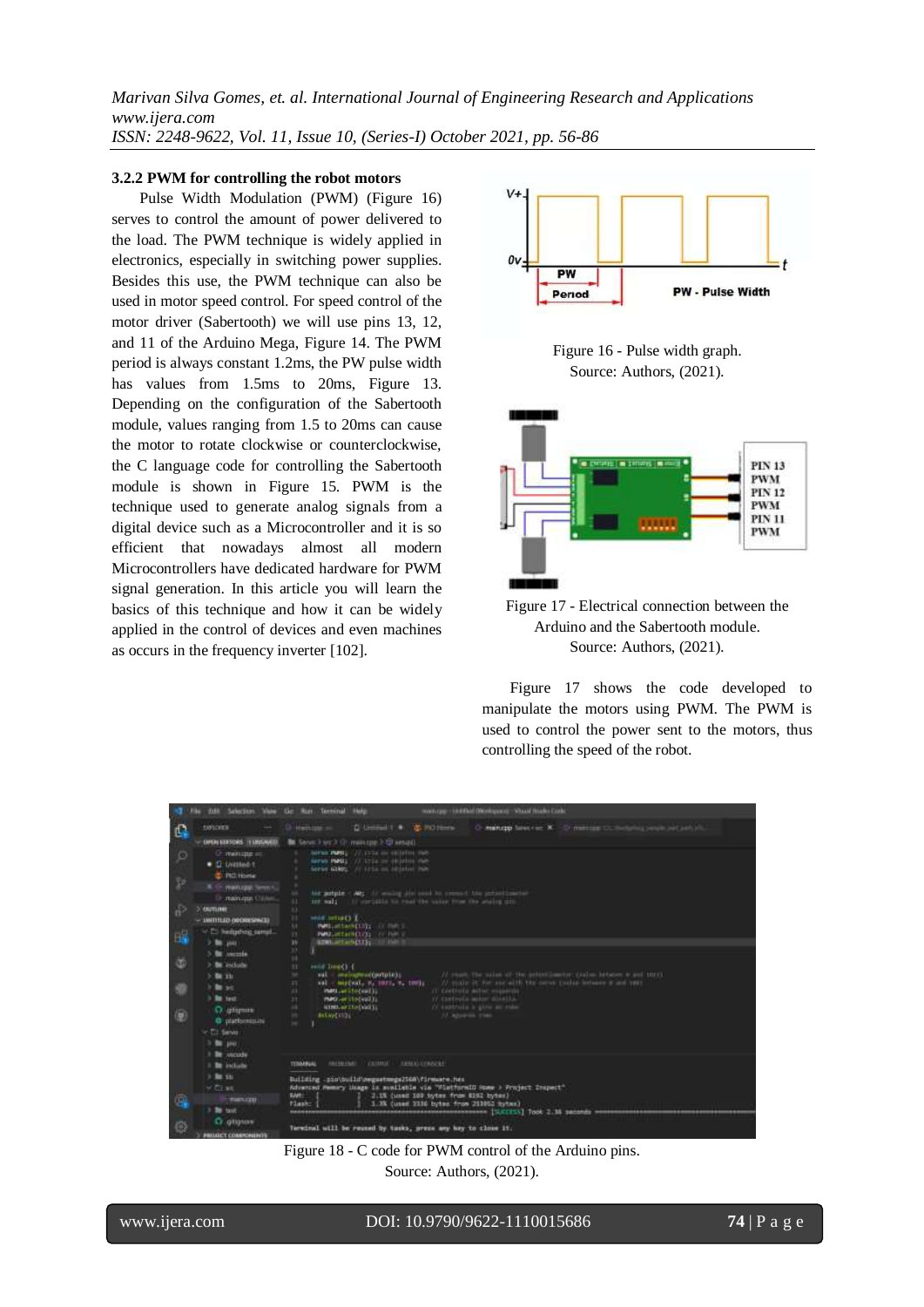#### **3.2.3 Controlling the motors through PID**

Source code was developed to drive the motors, and automate the trajectory correction, as an example, code was first developed to drive/move the motors using PWM. After the tests the PID code was included. The adopted control algorithm had its parameters adjusted from the mathematical model of Ziegler - Nichols (modified), along with the accomplishment of the motors calibration, the better the adjustment of the following parameters (kp, ki,

and kd) Figure 17, the better the PWM performance will be. The source code was planned in order to read the data obtained from the beacons, Figure 19, and through these position data received in real time, process and correct the route with the PID control so that the trajectory has the smallest possible error. Making corrections to the route automatically, and the calibration of the motors had been done previously in other experiments.



Figure 19 - PID Control Plant. Source: Authors, (2021).



Figure 20 - Source code of the PID controller. Source: Authors, (2021).

#### **IV. RESULTS**

The technology being developed for autonomous vehicles is quite impressive. In the near future we will have autonomous cars driving on ordinary highways with the safety and efficiency of the best human drivers. These autonomous vehicles use a variety of sensors to be able to locate themselves in any environment, they can also put together a very detailed plan to move from their current location to any desired destination. This paper shows an introduction on how these autonomous vehicles are able to follow their desired route in an indoor environment. The robotic perception system is intended to mimic the various components needed for humans to navigate their environment.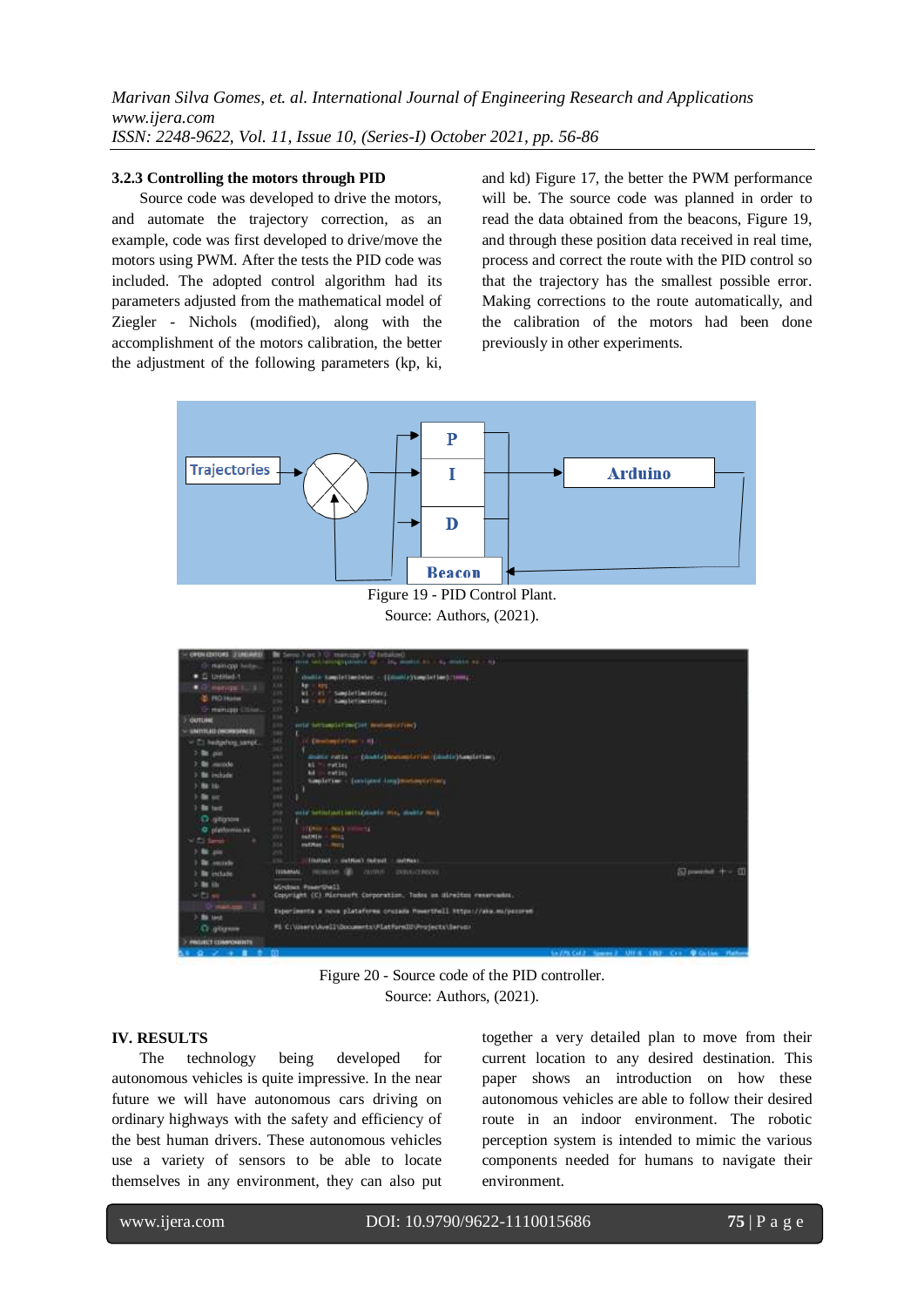An important goal in the field of robotics is the creation of autonomous robots. Such robots must accept high-level descriptions of the tasks they are to perform, without the need for further human intervention. The input descriptions specify what the user wants done, not how to go about doing it. To do this, these robots are equipped with actuators and sensors under the control of a computer system [28].

The development of the technology needed for autonomous robots encompasses some ramifications such as automated reasoning, perception, and control, with several important problems arising. Among them is trajectory planning. In general, this problem consists of figuring out how to get an object from an initial configuration (position and direction) to a final configuration. A particular case of this problem is when the object to be moved is the robot itself [26].

In this work, methods are presented for the autonomous navigation of mobile robots in environments about which little or no information is available. The system operates in real time, using the robot's sonar to detect obstacles, and interacts with the robot's control system to track the desired trajectories.

An AMR robot can be considered an autonomous intelligent agent, equipped with sensors and actuators. Being an agent, the robot can interact with the environment where it navigates, that is, perform actions on it. An intelligent robot must take into account its perception capacity and its own state in order to make decisions about its actions. This therefore results in a cycle that involves preparing the environment, making a decision via an intelligent control system, performing the action, and finally perceiving the new configuration of the environment after the action. This structure governs the entire interaction between the agent and its environment, whatever the function performed. We can see from this the importance of sensors and actuators, and the control algorithm embedded in the robot, figure 21.



Figure 21 - Interaction of the robot with the environment. Source: Authors, (2021).

There are numerous methods for locating mobile robots indoors. At the basis of all localization methods is the real-time measurement of one or more parameters, such as angles or distances. Through this measurement the location of the object is obtained, relative to one or more fixed points, whose location is known. These measurements are based on the physical properties of electromagnetic or ultrasonic signals, such as velocity or attenuation. The position of the object is then calculated using the measurements taken and the location of the known fixed positions. Using the indoor location data obtained from the beacon, the robot obtains in time its X0, Y0, Z0 position. Bearing in mind that the position to be reached is the X1, Y1, Z0 position (for navigation purposes this Z coordinate is irrelevant). First the distance D between the points P  $(X1, Y1)$  and P  $(X0, Y0)$  must be calculated. As seen before, as the robot moves there will be a natural tendency for it to go more to the right or more to the left, causing a variation in angle  $|\Delta\theta|$ . Once the distance between the points is calculated, we can calculate angle θ. To achieve the goal  $P(X1,$ Y1), it is necessary to keep this angle constant during the journey between P0 and P1, Figure 22.



Figure 22 - Calculation of the robot trajectory. Source: Authors, (2021).

During the trajectory the robot may assume different angles, these angles should be as close to zero as possible. Values of some too high cause an instability in the system. This can cause the robot to no longer return to its trajectory, figure 23.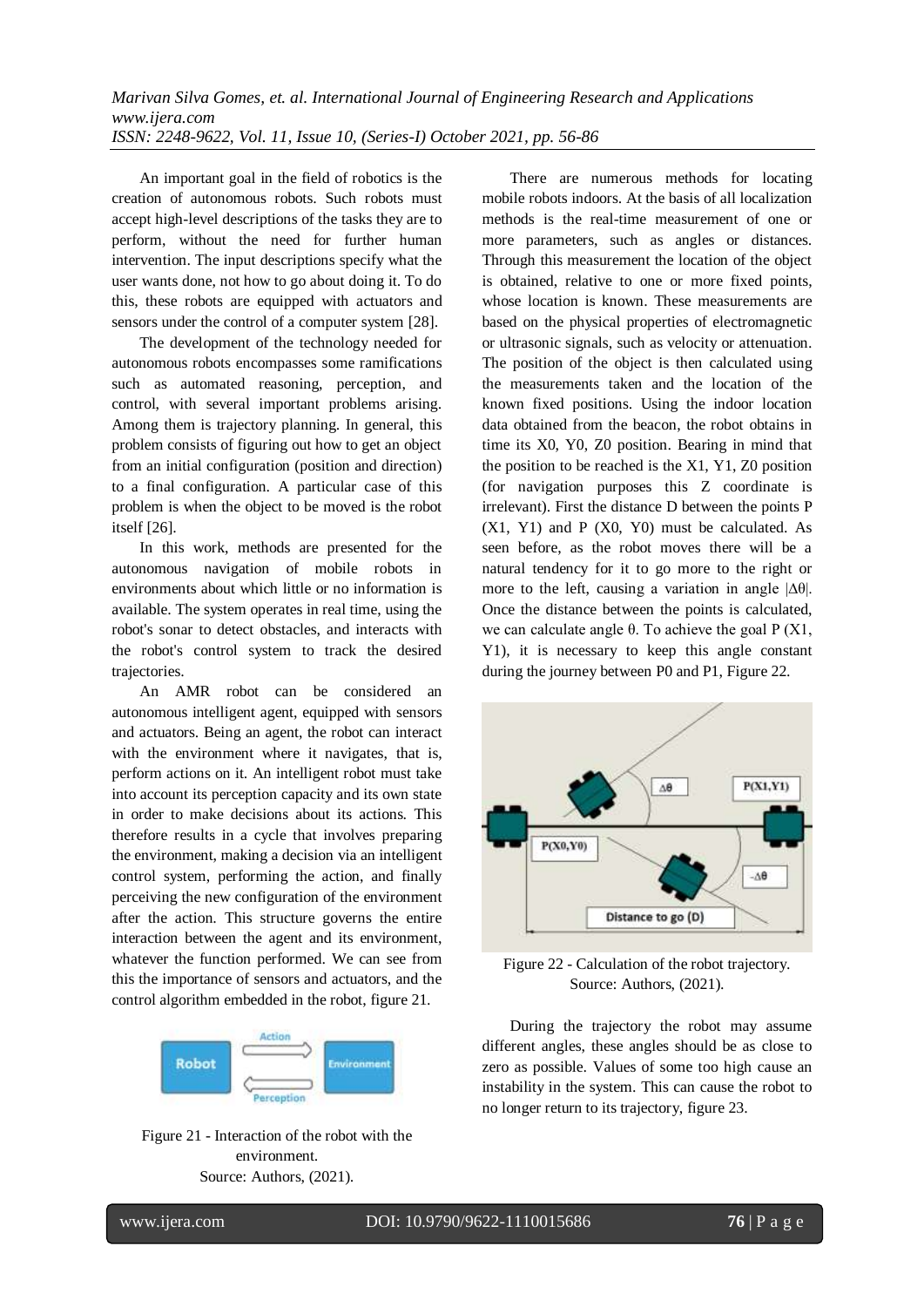

c) Robot with positive  $\Delta\theta$ 

Figure 23 - Robot will be able to assume different angles during its trajectory. Source: Authors, (2021).

Figure 24 shows the robot with a rather high ∆θ angle, potentially leading to navigation instability.



Figure 24 - High angle leading to instability in the robot's path. Source: Authors, (2021).

Figure 25 shows an instability in navigation, the high ∆θ angle made it impossible for the robot to return to its initial trajectory.



Figure 25 - Instability in the robot navigation. Source: Authors, (2021).

To keep the angle ∆θ close to zero the PID control was used, figure 26.



Figure 26 - PID control for system stabilization. Source: Authors, (2021).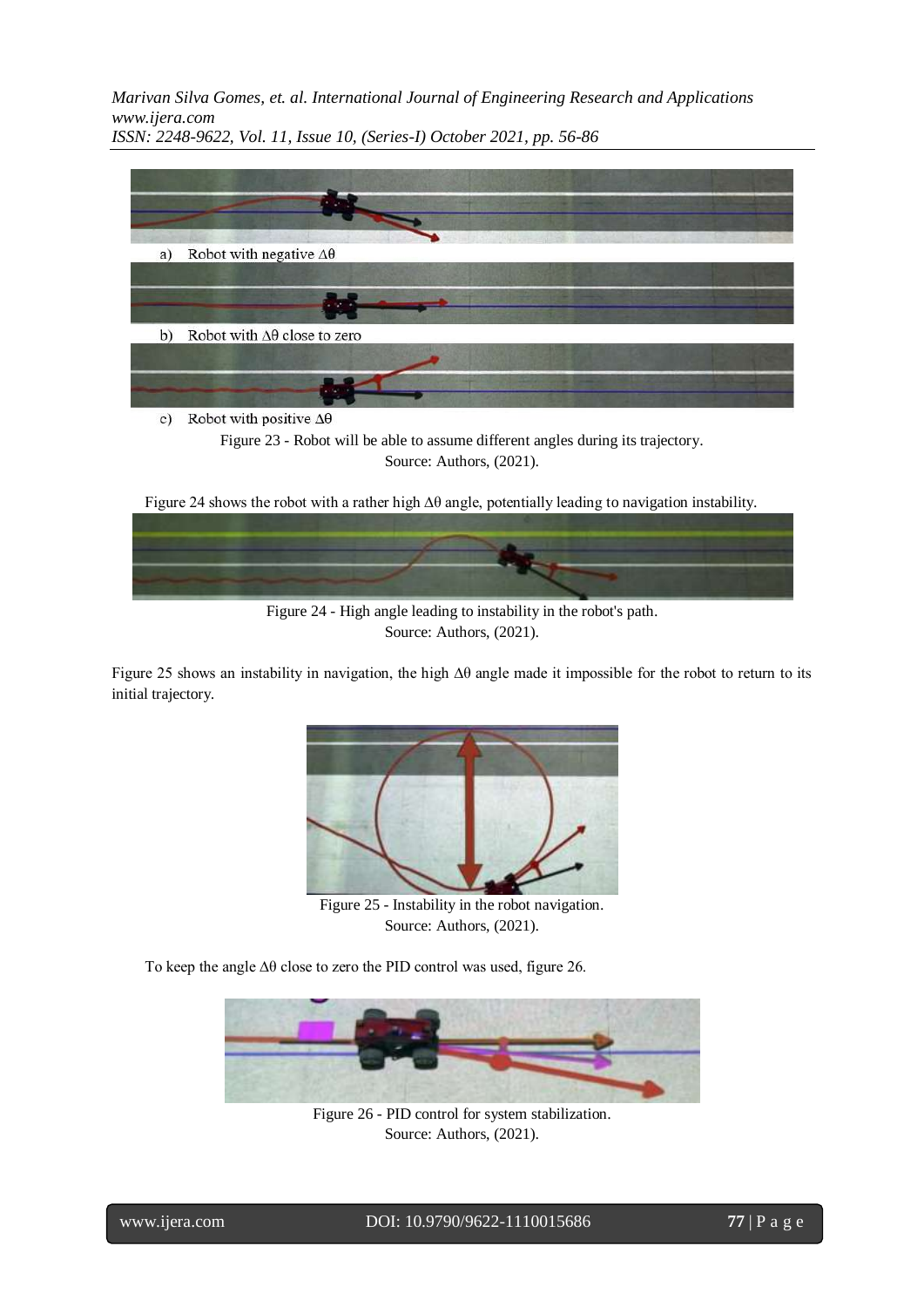Initially we need to create a mathematical model for the mobile robot, figure 27, from this model the final project will be developed. To create a mathematical model we will initially equate assuming that the vehicle has only two wheels, a front one and a rear one.



Figure 27 - Drawing of the robot with wheel distance. Source: Authors, (2021).

#### **4.1 Mathematical model**

To create a mathematical model we will consider that the distance between the wheels of the robot is L. To obtain this model we will initially consider that the robot has only two wheels, this will simplify the mathematical equations figure 28.



Figure 28 - Mathematical model of the ARM robot. Source: Authors, (2021).

The initial position of the robot is represented by {0} origin of the axes, the wheels move through its center of rotation y, its angular velocity is given by:

$$
\dot{\theta} = \frac{\nu}{R_B} \tag{1}
$$

By simple geometry the turning radius  $RB =$ L/tan y, where L is the length between axes of the robot. For a fixed steering wheel angle the robot moves along a circular arc, for this reason curves on roads are circular arcs, we observe that the radius RF > RB, which means that the front wheel must follow a path, but long and consequently turns faster than the rear wheel. The velocity of the robot on each axis is given by (v  $cos\theta$ , v  $sen\theta$ ). Combining with Equation 1 we can write the equation of motion as:

$$
\dot{x} = v \cos \theta \n\dot{y} = v \sin \theta \n\dot{\theta} = \frac{v}{L} \tan \gamma
$$
\n(2)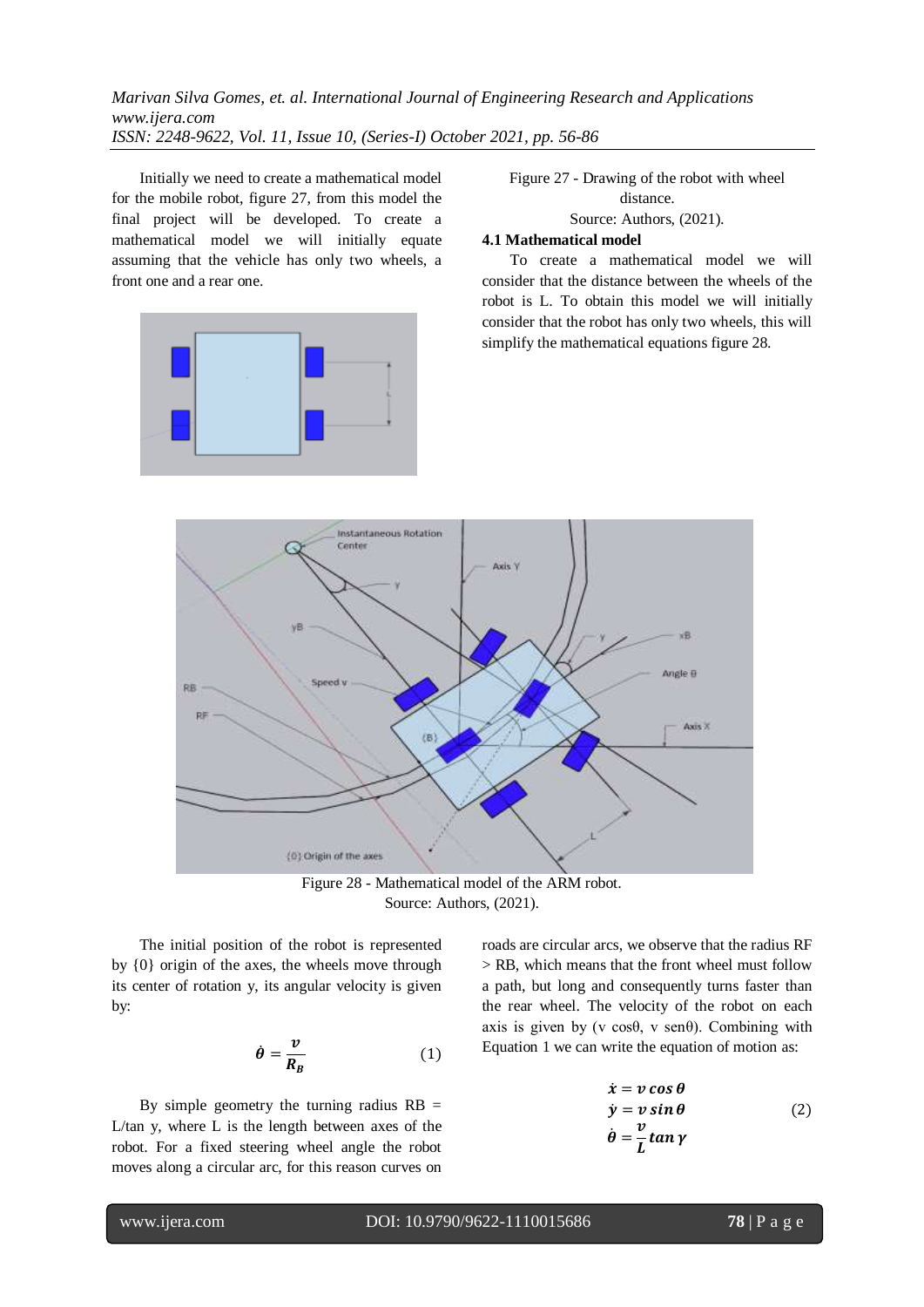This model, Figure 29, is known as the kinematic model because it describes the velocities of the vehicle, but not the forces or torques that cause the velocity. Equation 2 shows some other important characteristics of a car-like vehicle. When  $v= 0$  then  $\theta = 0$ ; that is, it is not possible to change the orientation of the vehicle when it is stationary. As we know from driving, we must move to turn.



Figure 29 - Mathematical model of the two-wheeled robot vehicle. Source: Authors, (2021).

The graph in figure 30 shows the speed, acceleration, and space traveled by the robot.



Figure 30 - Graph showing the output of the mathematical model. Source: Authors, (2021).

When the steering angle  $\gamma = \pi/2$  the front wheel is orthogonal to the rear wheel, the vehicle cannot move, thus an undefined region. We can then write an equation for the Y-component as a function of Equation 2.

#### $\dot{\gamma} \cos \theta - \dot{x} \sin \theta = 0$  (3)

Using Equation 3 a model is implemented in MATLAB software, the speed input is a constant and the steering wheel spin angle is a finite positive pulse followed by a negative pulse, the model will simulate the motion of the robot. We will with consider the wheel distance of  $L = 1$  for simulation purposes.

Figure 31, shows the robot in position P0, in blue color the beacons strategically, the robot will receive the location information X, Y, Z by the beacons. The trajectory that the robot should travel are given by: P0, P1, P2, P3, P4, P5, P6, P7, P8 and returning again to P0. The yellow dots are obstacles along the path. The robot must follow the path without touching the obstacles. The trajectory shown in the figure is just an imaginary line. Once it gets the points  $P(X, Y)$ , the robot will travel the distance between the points.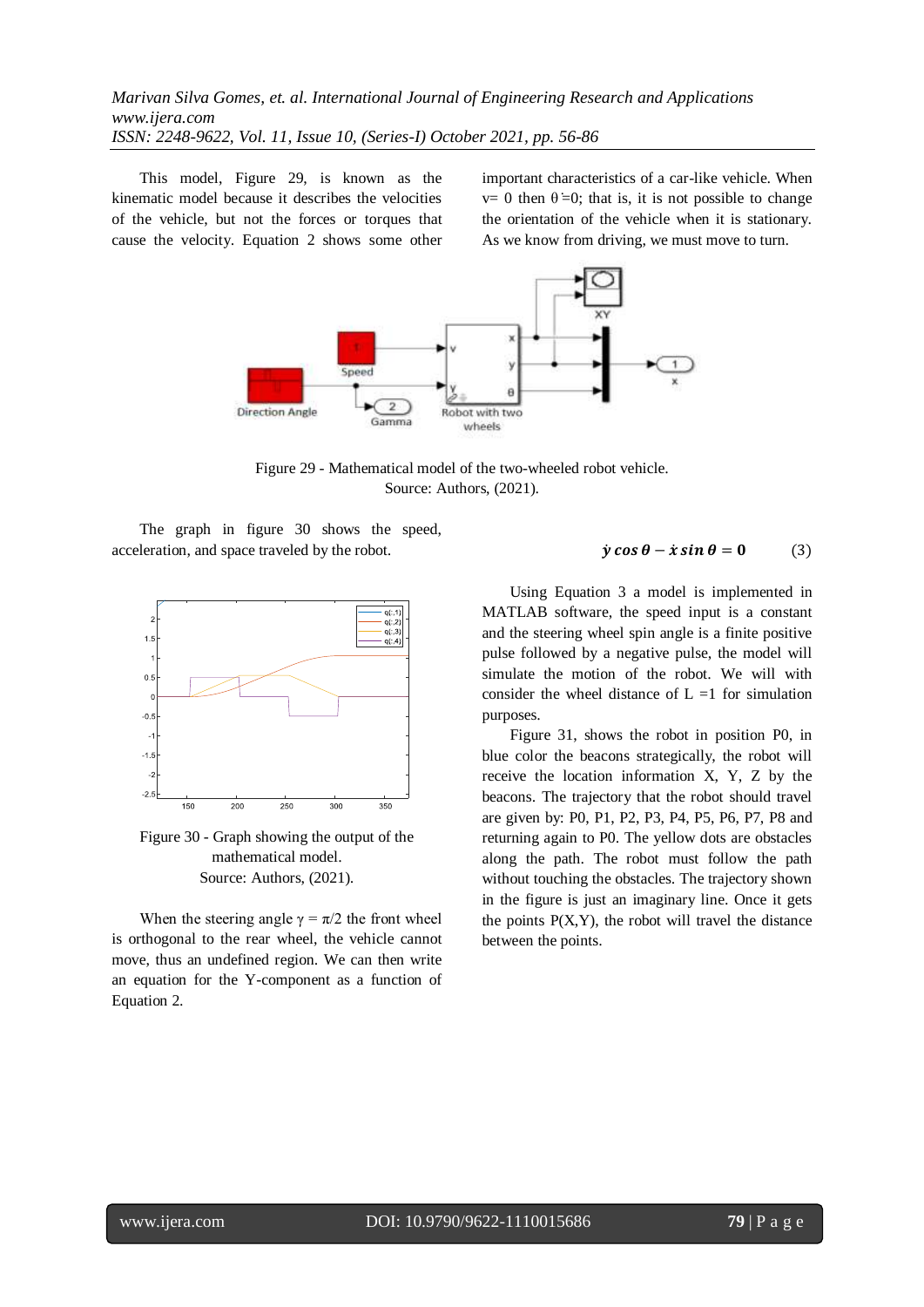

Figure 31 - ARM robot following a trajectory. Source: Authors, (2021).

## **4.2 Following a Trajectory**

The goal of the robot is to follow a predetermined imaginary trajectory, this trajectory is composed of points x,y as shown in figure 31. A simple algorithm of points  $(x(t), y(t))$ , points that must be traversed as a function of time. Through the receiver located on the robot, stationary beacons send the position information  $P0(x0,y0)$ . To reach the points  $P1(x1,y2)$  it is enough to calculate the distance D (Equation 4) between point P0 and P1, also drawing a line between two points. The d\* is the error that occurs when traversing the trajectory.

$$
D = \sqrt{(x1^* - x2)^2 + (y2 - y1)^2} - d^* \quad (4)
$$

$$
v^* = k_v e + k_i \int e \, dt \tag{5}
$$

To control the robot speed a PI (proportionalintegral) controller is implemented, Equation 5. The speed acts for each new position is given by v\* (current robot speed).

$$
\theta^* = \tan^{-1} \frac{y^* - y}{x^* - x} \tag{6}
$$

It is possible to calculate the angle  $\theta^*$  that the new position P\* makes with the axis. A proportional controller is given by:

$$
\gamma = k_h(\theta^* - \theta) | \quad k_h > 0 \tag{7}
$$



Figure 32 - Mathematical model with PI controller. Source: Authors, (2021).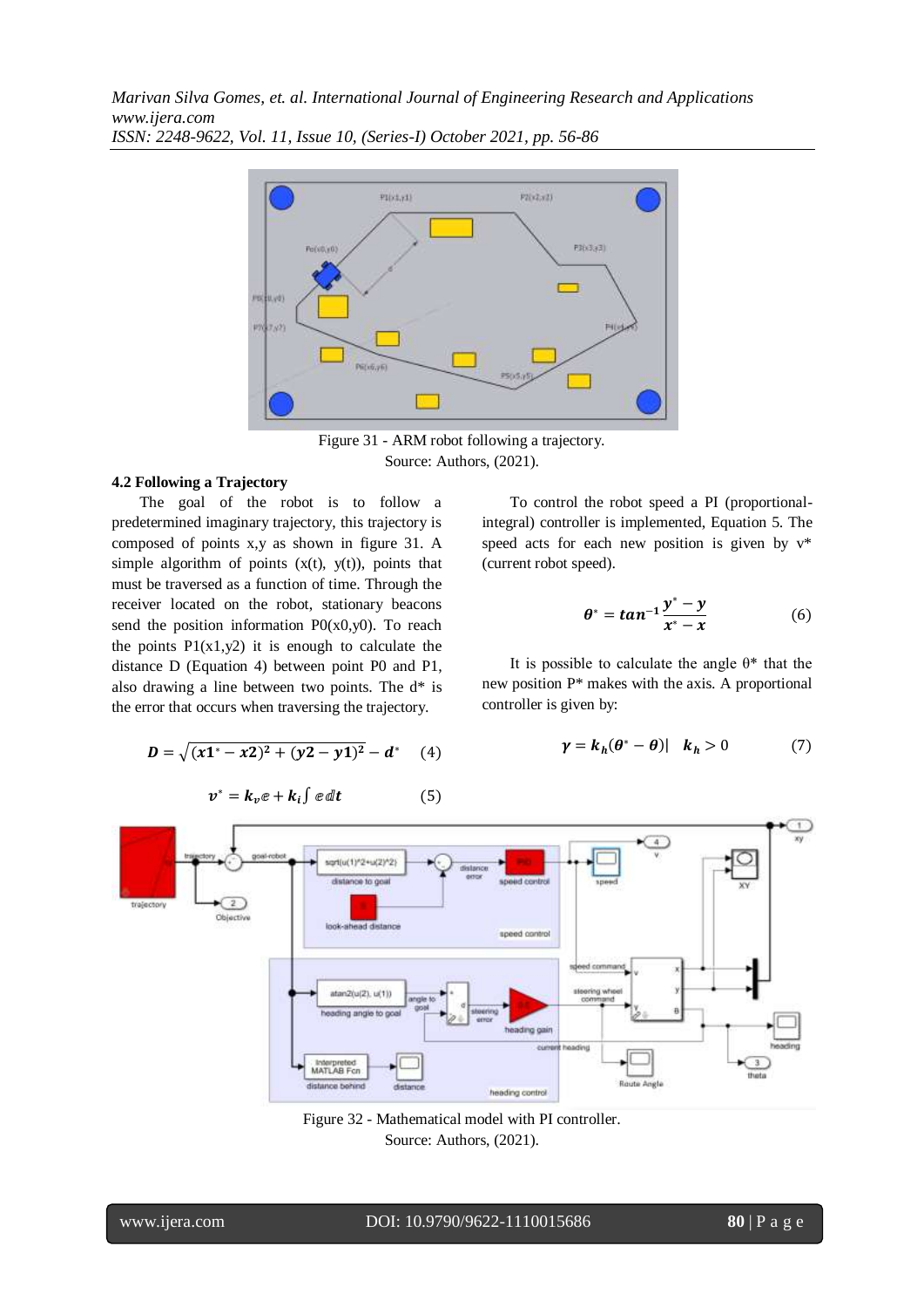To validate the mathematical model some Cartesian coordinates listed in Table 5 were entered, Figure 33 shows the output graph of the mathematical model. We can verify from the graph that the trajectory is in agreement with the points  $(X, Y)$  in the table.

# Table 6 - Cartesian coordinates for testing the robot. [10 10; 20 40; 40 80; 90 80; 80 40; 30 10 ]

Source: Authors, (2021).



Figure 33 - Output graph of the robot with trajectory. Source: Authors, (2021).

# **4.3 Validation test**

The localization becons (Figure 34) and one installed on top of the robot, Figure 26, were placed in the test environment and validation of some obstacles in the robot's path, the robot should move while avoiding the obstacles. A video of the test can be seen at [\(https://youtu.be/4F7OVMLbuHk\)](https://youtu.be/4F7OVMLbuHk).



Figure 34 - Beacon installed in the robot. Source: Authors, (2021).



Figure 35 - Validation test. Source: Authors, (2021).

Figure 35, shows the validation test of the ARM robot prototype. The blue strip shows the trajectory of the robot, the image on the lower right side is the real time displacement. The circular objective beacons in green in the larger image, pass the robot the coordinates  $(X, Y, Z)$ , for this project the Z axis was discarded since it is irrelevant.

#### **V. CONCLUSION**

Automatic line supply using intelligent ARM mobile robots is the solution for companies that need to transport materials and supplies within factories, since transporting materials does not add value to the company's products. The mobile robots will take the items to be produced to the assembly line and deliver them to other (static) robots or operators, using sensors they will be able to work together with people, the so-called collaborative robots. Several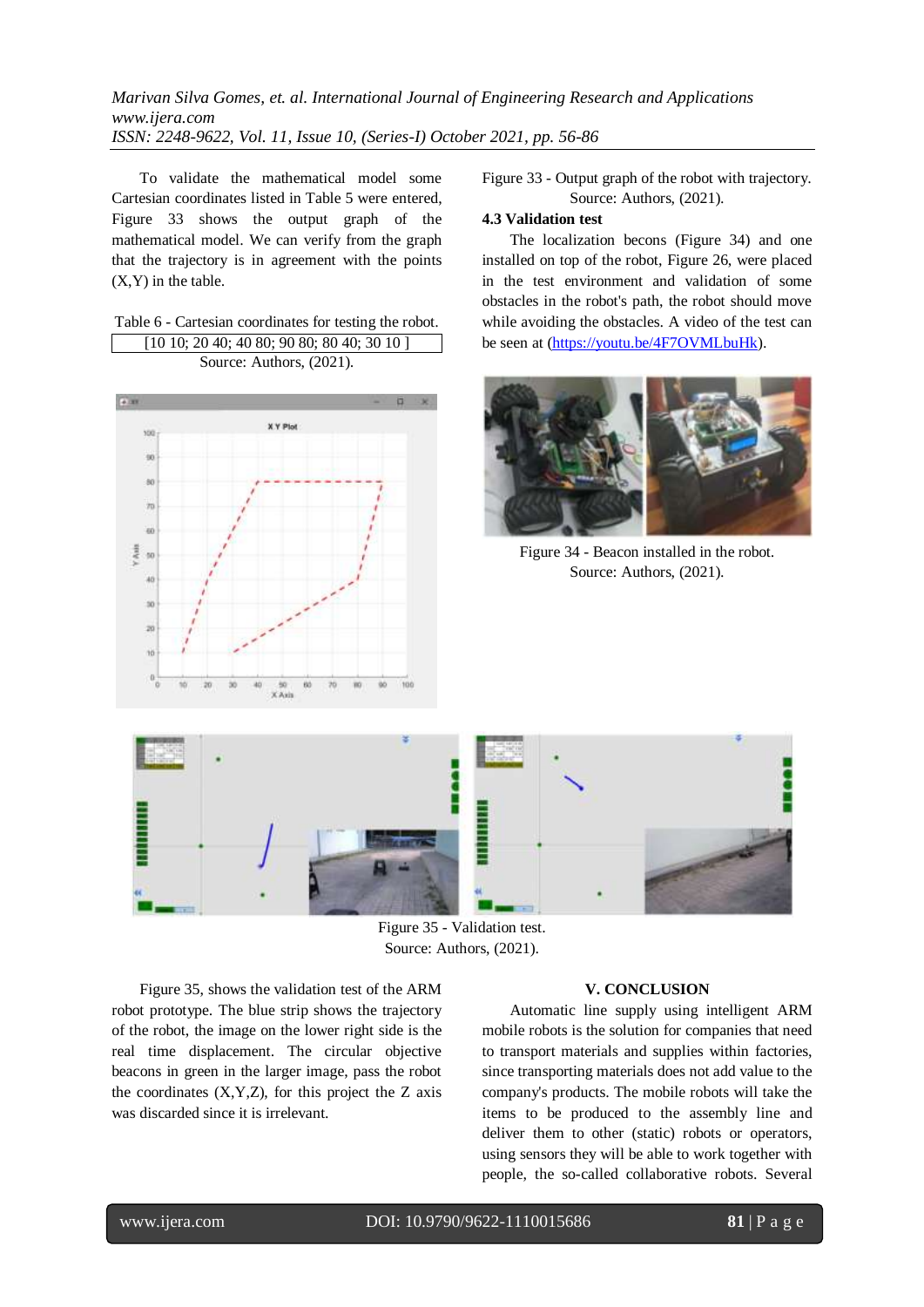benefits are obtained with their use, the reduction of errors and losses - As the processes are digitalized, intelligent and autonomous, the precision is much higher. The operator does not have to look for references and locations in the middle of the stock, or count the necessary items on his own and take them out and put them on the line, for example. There is much less manual labor required, which reduces errors and waste. As a result, there is less need for rework, problems with misplacements, and other hindrances that can compromise deliveries, costs, and productivity. The processes will be more organized, without the use of paperwork and reports all controlled by software without the use of human intervention, since the robot having the location of where and to where it will search and deliver materials. We will have more agility in the delivery time of materials since there will be no stop in the delivery of products.

The processes will run automatically, without the need for order transmission, item search, and human displacement. The robots have a much higher work capacity than humans, with fewer breaks, faster displacement and higher load loading times. Greater safety, employees who used to perform unhealthy functions of transporting materials such as chemicals can be relocated to other functions, and the risk of accidents and injuries that are common in transportation due to weight and handling will be avoided. The company will be able to allocate employees to functions that are more motivating, of higher added value, and that are satisfying. With this, a greater productivity due to faster and more reliable processes, since we will no longer have line stops due to lack of materials or errors in the supply. Increasing the satisfaction of the final customer.

## **ACKNOWLEDGEMENTS**

To the Postgraduate Program in Process Engineering of Institute the Technology from Federal University of Para (PPGEP/ITEC/UFPA), to Institute of Technology and Education Galileo form Amazon (ITEGAM) e a MURAKI Institutional Support Foundation for financial support to this research.

#### **REFERENCES**

[1] DA SILVA, E. Logística 4.0: Desafios e inovações. IX CONGRESSO BRASILEIRO DE ENGENHARIA DE PRODUÇÃO, 2019.

[2] OLIVEIRA, R. Logística 4.0: aplicações e benefícios para a indústria. Desenvolvimento de Negócios, 2019.

[3] STRANDHAGEN, Jo Wessel et al. The fit of Industry 4.0 applications in manufacturing logistics: a multiple case study. Advances in Manufacturing, v. 5, n. 4, p. 344-358, 2017.

[4] KAH, Paul et al. Robotic arc welding sensors and programming in industrial applications. International Journal of Mechanical and Materials Engineering, v. 10, n. 1, p. 1-16, 2015.

[5] HODSON, Randy; SULLIVAN, Teresa A. The social organization of work. Cengage Learning, 2012.

[6] VYSOCKY, A. L. E. S.; NOVAK, Petr. Human-Robot collaboration in industry. MM Science Journal, v. 9, n. 2, p. 903-906, 2016.

[7] KHAN, Ateeq; TUROWSKI, Klaus. A survey of current challenges in manufacturing industry and preparation for industry 4.0. In: Proceedings of the First International Scientific Conference "Intelligent Information Technologies for Industry"(IITI'16). Springer, Cham, 2016. p. 15-26.

[8] MÜLLER, Julian Marius; BULIGA, Oana; VOIGT, Kai-Ingo. Fortune favors the prepared: How SMEs approach business model innovations in Industry 4.0. Technological Forecasting and Social Change, v. 132, p. 2-17, 2018.

[9] DOPICO, Miguel et al. A vision of industry 4.0 from an artificial intelligence point of view. In: Proceedings on the international conference on artificial intelligence (ICAI). The Steering Committee of The World Congress in Computer Science, Computer Engineering and Applied Computing (WorldComp), 2016. p. 407.

[10] GHOBAKHLOO, Morteza. The future of manufacturing industry: a strategic roadmap toward Industry 4.0. Journal of Manufacturing Technology Management, 2018.

[11] DALENOGARE, Lucas Santos et al. The expected contribution of Industry 4.0 technologies for industrial performance. International Journal of Production Economics, v. 204, p. 383-394, 2018.

[12] ALCÁCER, Vitor; CRUZ-MACHADO, Virgílio. Scanning the industry 4.0: A literature review on technologies for manufacturing systems.

www.ijera.com DOI: 10.9790/9622-1110015686 **82** | P a g e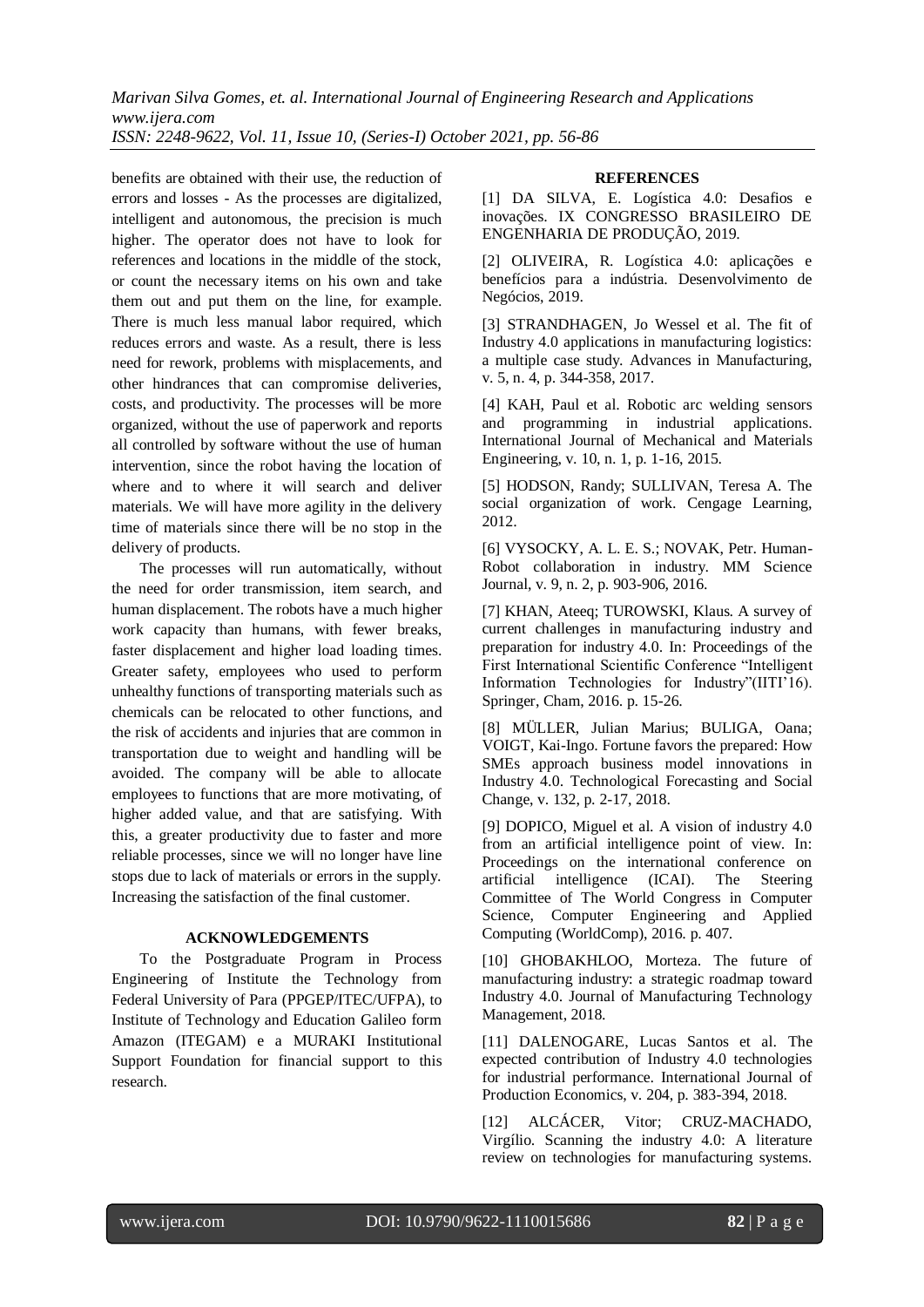Engineering science and technology, an international journal, v. 22, n. 3, p. 899-919, 2019.

[13] HA, Q. P.; YEN, L.; BALAGUER, C. Robotic autonomous systems for earthmoving in military applications. Automation in Construction, v. 107, p. 102934, 2019.

[14] DALMARCO, Gustavo; BARROS, Ana Cristina. Adoption of Industry 4.0 technologies in supply chains. In: Innovation and Supply Chain Management. Springer, Cham, 2018. p. 303-319.

[15] IVANOV, Martin Metodiev. The future of mobile robots in industrial environment. 2017. Tese de Doutorado. Wien.

[16] MESSINA, Elena; JACOFF, A.; SCOTT, H. Performance Evaluation of Autonomous Mobile Robots. Intelligent Vehicle Systems: A D, v. 4, p. 247-282, 2006.

[17] ZHOU, Keliang; LIU, Taigang; ZHOU, Lifeng. Industry 4.0: Towards future industrial opportunities and challenges. In: 2015 12th International conference on fuzzy systems and knowledge discovery (FSKD). IEEE, 2015. p. 2147-2152.

[18] CATTANEO, Olivier et al. Joining, upgrading and being competitive in global value chains: a strategic framework. World Bank Policy Research Working Paper, n. 6406, 2013.

[19] CRAIG, Alan B. Understanding augmented reality: Concepts and applications. Newnes, 2013.

[20] KAR, Aniket K. et al. Automated guided vehicle navigation with obstacle avoidance in normal and guided environments. In: 2016 11th International Conference on Industrial and Information Systems (ICIIS). IEEE, 2016. p. 77-82.

[21] DIEZ-OLIVAN, Alberto et al. Data fusion and machine learning for industrial prognosis: Trends and perspectives towards Industry 4.0. Information Fusion, v. 50, p. 92-111, 2019.

[22] SIEGWART, Roland; NOURBAKHSH, Illah Reza; SCARAMUZZA, Davide. Introduction to autonomous mobile robots. MIT press, 2011.

[23] PON, Bryan. Smartphones, Apps, and Digital Flows: Platform Competition in the Mobile Industry. University of California, Davis, 2015.

[24] PATRICIO, Ricardo; MENDES, Abel. Consumption Patterns and the Advent of Automated Guided Vehicles, and the Trends for Automated Guided Vehicles. Current Robotics Reports, v. 1, n. 3, p. 145-149, 2020.

[25] NASIR, Ali. Comprehensive fault tolerance and science-optimal attitude planning for spacecraft

applications. 2012. Tese de Doutorado. University of Michigan.

[26] FRAGAPANE, Giuseppe et al. Planning and control of autonomous mobile robots for intralogistics: Literature review and research agenda. European Journal of Operational Research, 2021.

[27] RIOS-MARTINEZ, Jorge; SPALANZANI, Anne; LAUGIER, Christian. Understanding human interaction for probabilistic autonomous navigation using Risk-RRT approach. In: 2011 IEEE/RSJ International Conference on Intelligent Robots and Systems. IEEE, 2011. p. 2014-2019.

[28] CHATILA, Raja; LAUMOND, Jean-Paul. Position referencing and consistent world modeling for mobile robots. In: Proceedings. 1985 IEEE International Conference on Robotics and Automation. IEEE, 1985. p. 138-145.

[29] BROOKS, Rodney. A robust layered control system for a mobile robot. IEEE journal on robotics and automation, v. 2, n. 1, p. 14-23, 1986.

[30] SANTOS, M. A. D. Localização em ambientes internos utilizando PDR e Wi-Fi. UFAM, 2018.

[31] BERZ, E. L. SISTEMA HÍBRIDO DE LOCALIZAÇÃO INDOOR. PONTIFÍCIA UNIVERSIDADE CATÓLICA DO RIO GRANDE DO SUL, 2015.

[32] ROSIQUE, Francisca et al. A systematic review of perception system and simulators for autonomous vehicles research. Sensors, v. 19, n. 3, p. 648, 2019.

[33] ZAFARI, Faheem; GKELIAS, Athanasios; LEUNG, Kin K. A survey of indoor localization systems and technologies. IEEE Communications Surveys & Tutorials, v. 21, n. 3, p. 2568-2599, 2019.

[34] AL-AMMAR, Mai A. et al. Comparative survey of indoor positioning technologies, techniques, and algorithms. In: 2014 International Conference on Cyberworlds. IEEE, 2014. p. 245- 252.

[35] KHALAF-ALLAH, Mohamed. Time of arrival (TOA)-based direct location method. In: 2015 16th International Radar Symposium (IRS). IEEE, 2015. p. 812-815.

[36] WOŹNY, Ewa Anna. The implementation of the localization algorithm in the ARM Cortex-A8 system. 2017. Tese de Doutorado. Instytut Radioelektroniki i Technik Multimedialnych.

[37] FOIX, Sergi; ALENYA, Guillem; TORRAS, Carme. Lock-in time-of-flight (ToF) cameras: A survey. IEEE Sensors Journal, v. 11, n. 9, p. 1917- 1926, 2011.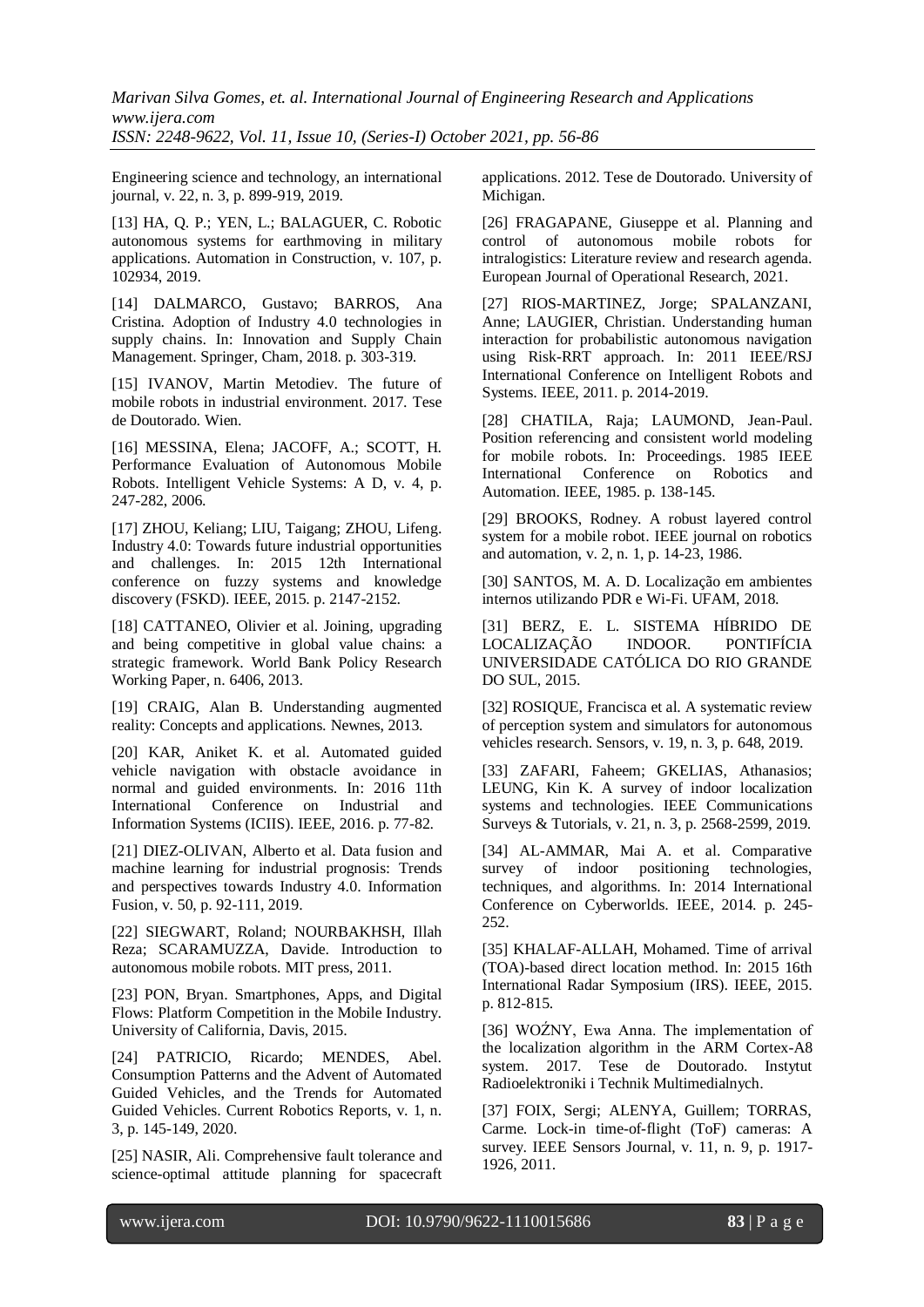[38] GREJNER-BRZEZINSKA, Dorota; KEALY, Allison. 1 Positioning and Tracking Approaches and Technologies. ADVANCED LOCATION-BASED TECHNOLOGIES AND SERVICES, p. 1, 2004.

[39] EL-RABBANY, Ahmed. Introduction to GPS: the global positioning system. Artech house, 2002.

[40] GOLLEDGE, Reginald G. et al. A geographical information system for a GPS based personal guidance system. International Journal of Geographical Information Science, v. 12, n. 7, p. 727-749, 1998.

[41] GREWAL, Mohinder S.; WEILL, Lawrence R.; ANDREWS, Angus P. Global positioning systems, inertial navigation, and integration. John Wiley & Sons, 2007.

[42] TIPPENHAUER, Nils Ole et al. On the requirements for successful GPS spoofing attacks. In: Proceedings of the 18th ACM conference on Computer and communications security. 2011. p. 75-86.

[43] ZOGG, Jean-Marie. GPS basics. Thalwil, Switzerland, U-Blox, 2002.

[44] KURGAN, Laura. Close up at a distance: Mapping, technology, and politics. MIT Press, 2013.

[45] LANGLEY, Richard B.; TEUNISSEN, Peter JG; MONTENBRUCK, Oliver. Introduction to GNSS. In: Springer handbook of global navigation satellite systems. Springer, Cham, 2017. p. 3-23.

[46] KENNEDY, Michael. The global positioning system and GIS. CRC Press, 2002.

[47] EXEL, Reinhard; GADERER, Georg; LOSCHMIDT, Patrick. Localisation of wireless LAN nodes using accurate TDoA measurements. In: 2010 IEEE Wireless Communication and Networking Conference. IEEE, 2010. p. 1-6.

[48] BETZ, John W. Engineering satellite-based navigation and timing: global navigation satellite systems, signals, and receivers. John Wiley & Sons, 2015.

[49] HEDGECOCK, Will et al. High-accuracy differential tracking of low-cost GPS receivers. In: Proceeding of the 11th annual international conference on Mobile systems, applications, and services. 2013. p. 221-234.

[50] BELMONTE-FERNÁNDEZ, Óscar et al. An indoor positioning system based on wearables for ambient-assisted living. Sensors, v. 17, n. 1, p. 36, 2017.

[51] MARIMOTO, C. E. Sistema de navegação indoor usando o campo magnético da terra.

Hardware, 10 jul. 2012. https://www.hardware.com.br/noticias/2012- 07/indooratlas.html, Acesso em: 10 julho 2021.

[52] WU, Caixia et al. Indoor positioning system based on inertial MEMS sensors: Design and realization. In: 2016 IEEE International Conference on Cyber Technology in Automation, Control, and Intelligent Systems (CYBER). IEEE, 2016. p. 370- 375.

[53] FEDOROV, D. S. et al. Using of measuring system MPU6050 for the determination of the angular velocities and linear accelerations. Automatics & Software Enginery, v. 11, n. 1, p. 75- 80, 2015.

[54] HARDER, Patrick. A guide to wireless technologies. ASHRAE Journal, v. 53, n. 2, p. 44- 48, 2011.

[55] DAVIS, Harold. Absolute beginner's guide to Wi-Fi wireless networking. Que Publishing, 2004.

[56] GAST, Matthew. 802.11 wireless networks: the definitive guide. " O'Reilly Media, Inc.", 2005.

[57] LOUREIRO, Antonio AF et al. Redes de sensores sem fio. In: Simpósio Brasileiro de Redes de Computadores (SBRC). sn, 2003. p. 179-226.

[58] SALAZAR, J. Wireless networks. Czech Technical University of Prague, Faculty of Eletrical Engineering, p. 7, 2017.

[59] PARK, Byeong-Yong; JEONG, Myung-Hun; PARK, Seong-Ook. A magneto-dielectric handset antenna for LTE/WWAN/GPS applications. IEEE Antennas and Wireless Propagation Letters, v. 13, p. 1482-1485, 2014.

[60] ENGST, Adam; FLEISHMAN, Glenn. The Wireless Networking Starter Kit: The Practical Guide to Wi-Fi Networks for Windows and Macintosh p. 55-77, 2003.

[61] WILLIAMS, Stuart; MILLAR, Iain. The IrDA Platform. In: Insights into mobile multimedia communications. Academic Press, 1999. p. 593-608.

[62] JANUSZKIEWICZ, Łukasz et al. Wireless indoor positioning system with inertial sensors and infrared beacons. In: 2016 10th European Conference on Antennas and Propagation (EuCAP). IEEE, 2016. p. 1-3.

[63] MEGOWAN, Patrick J.; SUVAK, David W.; KNUTSON, Charles D. IrDA infrared communications: An overview. Counterpoint Systems Foundry, INC, v. 96, 1996.

[64] FERRO, Erina; POTORTI, Francesco. Bluetooth and Wi-Fi wireless protocols: a survey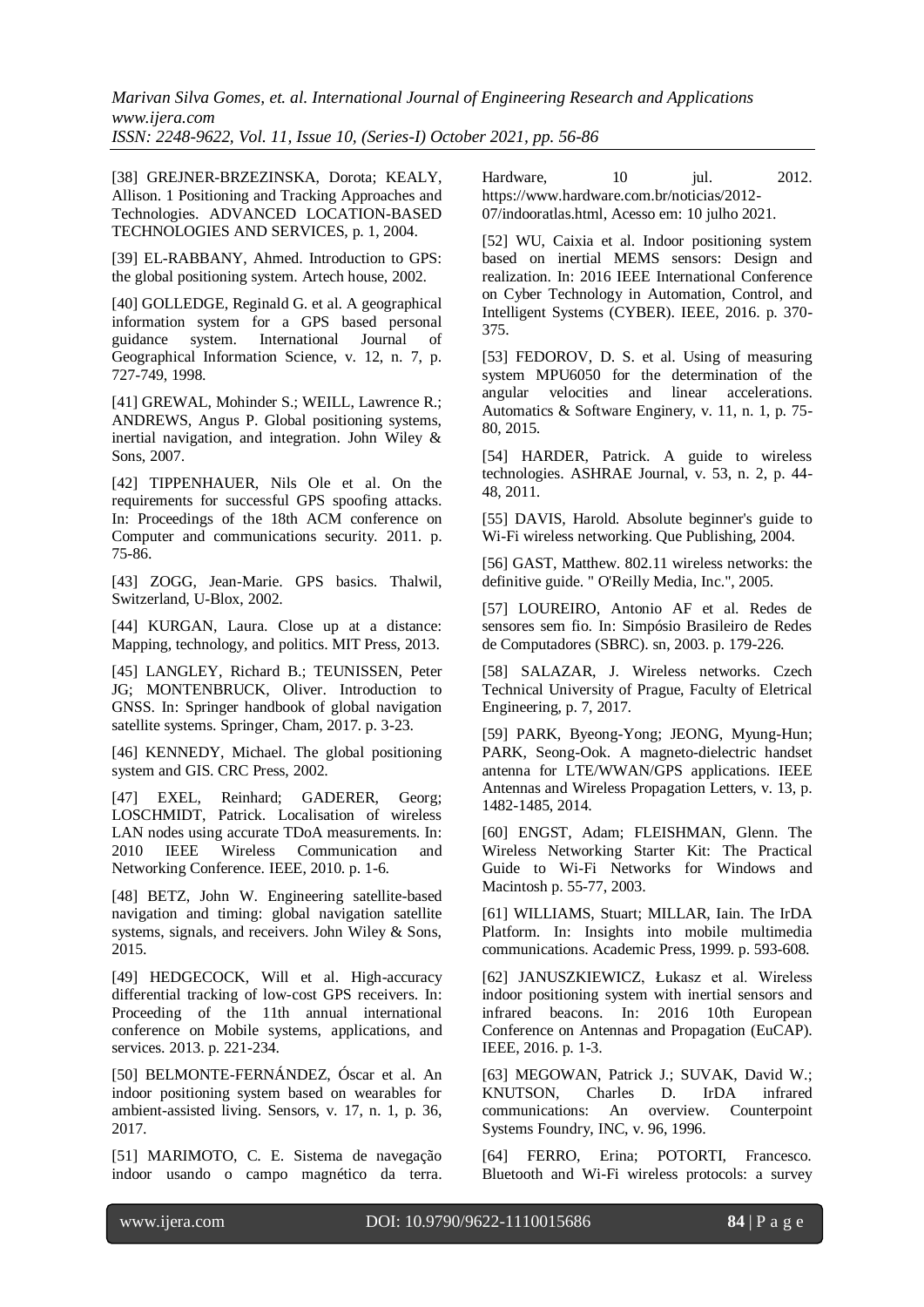and a comparison. IEEE Wireless Communications, v. 12, n. 1, p. 12-26, 2005.

[65] DAVIES, Anthony C. An overview of bluetooth wireless technology/sup tm/and some competing lan standards. In: ICCSC'02. 1st IEEE International Conference on Circuits and Systems for Communications. Proceedings (IEEE Cat. No. 02EX605). IEEE, 2002. p. 206-211.

[66] HAR-SHAI, Liron et al. Inter-piconet scheduling in bluetooth scatternets. In: Proc. OPNETWORK. 2002.

[67] ZACHARIAS, Sven; NEVE, T. Technologies and architectures for multimedia-support in wireless sensor networks. Smart Wireless Sensor Networks, InTech, p. 373-394, 2010.

[68] MIORANDI, Daniele; ZANELLA, Andrea. On the optimal topology of bluetooth piconets: Roles swapping algorithms. In: Proc. Mediterranean Conference on Ad Hoc Networks MedHoc. 2002.

[69] MCDERMOTT-WELLS, Patricia. Bluetooth scatternet models. IEEE potentials, v. 23, n. 5, p. 36- 39, 2004.

[70] BISDIKIAN, Chatschik. An overview of the Bluetooth wireless technology. IEEE Communications magazine, v. 39, n. 12, p. 86-94, 2001.

[71] SIEKKINEN, Matti et al. How low energy is bluetooth low energy? comparative measurements with zigbee/802.15. 4. In: 2012 IEEE wireless communications and networking conference workshops (WCNCW). IEEE, 2012. p. 232-237.

[72] AHAMED, D. S. S. R. The role of zigbee technology in future data communication system. Journal of Theoretical and Applied Information Technology, 2009.

[73] SHUE, Sam; JOHNSON, Lauren E.; CONRAD, James M. Utilization of XBee ZigBee modules and MATLAB for RSSI localization applications. In: SoutheastCon 2017. IEEE, 2017. p. 1-6.

[74] SOUSA, F. O que é ZigBee, Saiba tudo sobre o protocolo para IoT e casa conectada. Techtudo, p. https://www.techtudo.com.br/noticias/2019/12/o-

que-e-zigbee-saiba-tudo-sobre-o-protocolo-para-iote-casa-conectada.ghtml (Acesso em 11 de julho 2021), 17 dez. 2019.

[75] DEMENTYEV, Artem et al. Power consumption analysis of Bluetooth Low Energy, ZigBee and ANT sensor nodes in a cyclic sleep scenario. In: 2013 IEEE International Wireless Symposium (IWS). IEEE, 2013. p. 1-4.

[76] CHHABRA, Neeraj. Comparative analysis of different wireless technologies. International Journal Of Scientific Research In Network Security & Communication, v. 1, n. 5, p. 3-4, 2013.

[77] ZUCATTO, Fabio L. et al. ZigBee for building control wireless sensor networks. In: 2007 SBMO/IEEE MTT-S International Microwave and Optoelectronics Conference. IEEE, 2007. p. 511- 515.

[78] PRIWGHARM, Ratana; CHEMTANOMWONG, Panarat. A comparative study on indoor localization based on RSSI measurement in wireless sensor network. In: 2011 eighth international joint conference on computer science and software engineering (JCSSE). IEEE, 2011. p. 1-6.

[79] WANG, Yapeng et al. Bluetooth positioning using RSSI and triangulation methods. In: 2013 IEEE 10th Consumer Communications and Networking Conference (CCNC). IEEE, 2013. p. 837-842.

[80] MATOS, R. F. F. D. Sistemas de localização com base em tecnologia sem fios. Universidade de Aveiro, 2010.

[81] BARROSO, V. P. B. Posicionamento colaborativo em redes Wi-Fi - Where@UM3. Minho, Portugal. 2015.

[82] LUO, Xiaowei; O'BRIEN, William J.; JULIEN, Christine L. Comparative evaluation of Received Signal-Strength Index (RSSI) based indoor localization techniques for construction jobsites. Advanced Engineering Informatics, v. 25, n. 2, p. 355-363, 2011.

[83] MITTELSTADT, R. S. Bluepath: Sistema de Localização Indoor. Universidade do Vale do Taquari - Univates, 2018.

[84] DANIEL PEREIRA VOLPATO, L. L. E. Multilateration IP. Universidade Federal de Santa Catarina, 2018.

[85] DING, Genming et al. Overview of received signal strength based fingerprinting localization in indoor wireless LAN environments. In: 2013 5th IEEE International Symposium on Microwave, Antenna, Propagation and EMC Technologies for Wireless Communications. IEEE, 2013. p. 160-164.

[86] PAVEL KRIZ, F. M. A. T. K. Improving Indoor Localization Using Bluetooth Low Energy Beacons. Hindawi Publishing Corporation, 2016.

[87] LINDH, Joakim. Bluetooth low energy beacons. Texas Instruments, p. 2, 2015.